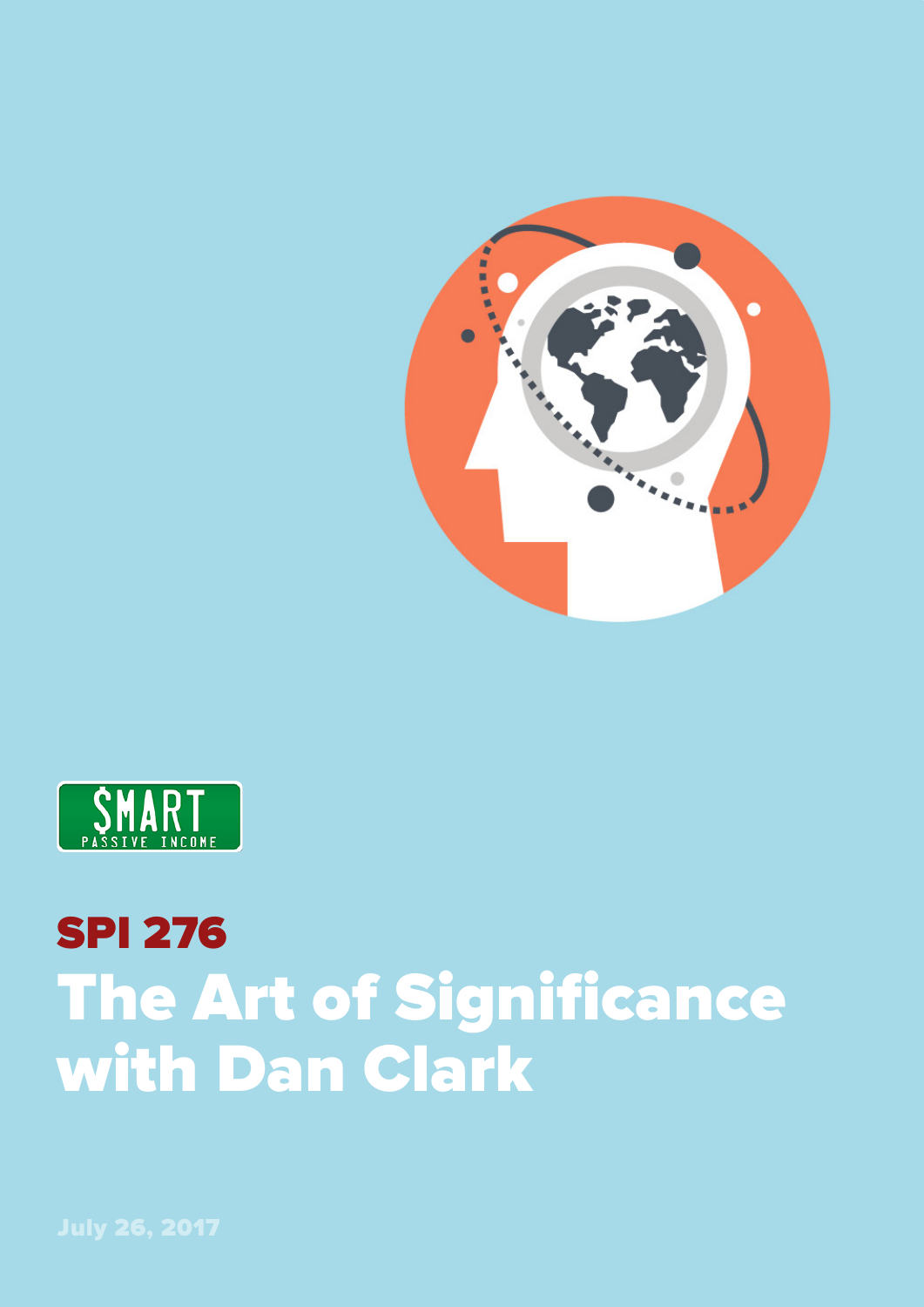

- Pat: This is the Smart Passive Income Podcast with Pat Flynn, session number 276. Let me ask you a question: What's got you fired up right now? Hopefully, this.
- Announcer: Welcome to the Smart Passive Income Podcast, where it's all about working hard now so you can sit back and reap the benefits later. Now, your host—he thinks really soft couches that make you fall asleep are evil—Pat Flynn.
- Pat: Hey, hey, what's up, everybody? Thank you so much for joining me today in this session of the Smart Passive Income Podcast. Before we move on to today's guest and why I'm just so inspired by this person, I wanted to just thank all the brand-new students to my course, Power-Up Podcasting, which many of you know that I've been launching over the past couple of weeks. We just closed the cart on Monday, and so you cannot get in right now, but you still can sign up for the waitlist for the next open enrollment period, which you can do at PowerUpPodcasting.com.

Now, today's guest, I only met a couple months ago, which for those of you who know about how I plan my editorial calendar, we typically plan, especially for the podcast, four to six months ahead. It really helps with planning guests and scheduling, and if anything kind of gets mixed up, we have some time. I only met this person a couple months ago, and we squeezed them in here in the editorial calendar. We pushed things aside because he just inspired me so much. Born in 1955, he is one of the top ten motivational speakers. He's an author of over 30 books, CEO of several companies, on the Board of Governors and the National Advisory Board for Operation Kids, and just . . . the list goes on and on. He's written Chicken Soup for the Soul, he's written Billboard top hits in country music, he's been to space. Like, what?

 When I was at this event, it was called, "Advance Your Reach," put on by a guy named Pete Vargas who I've become pretty close friends with recently. I met Dan Clark there, and his presence . . . you can just tell when he steps into a room, when he starts to talk, that he just commands this attention, and not in a, "Hey look how much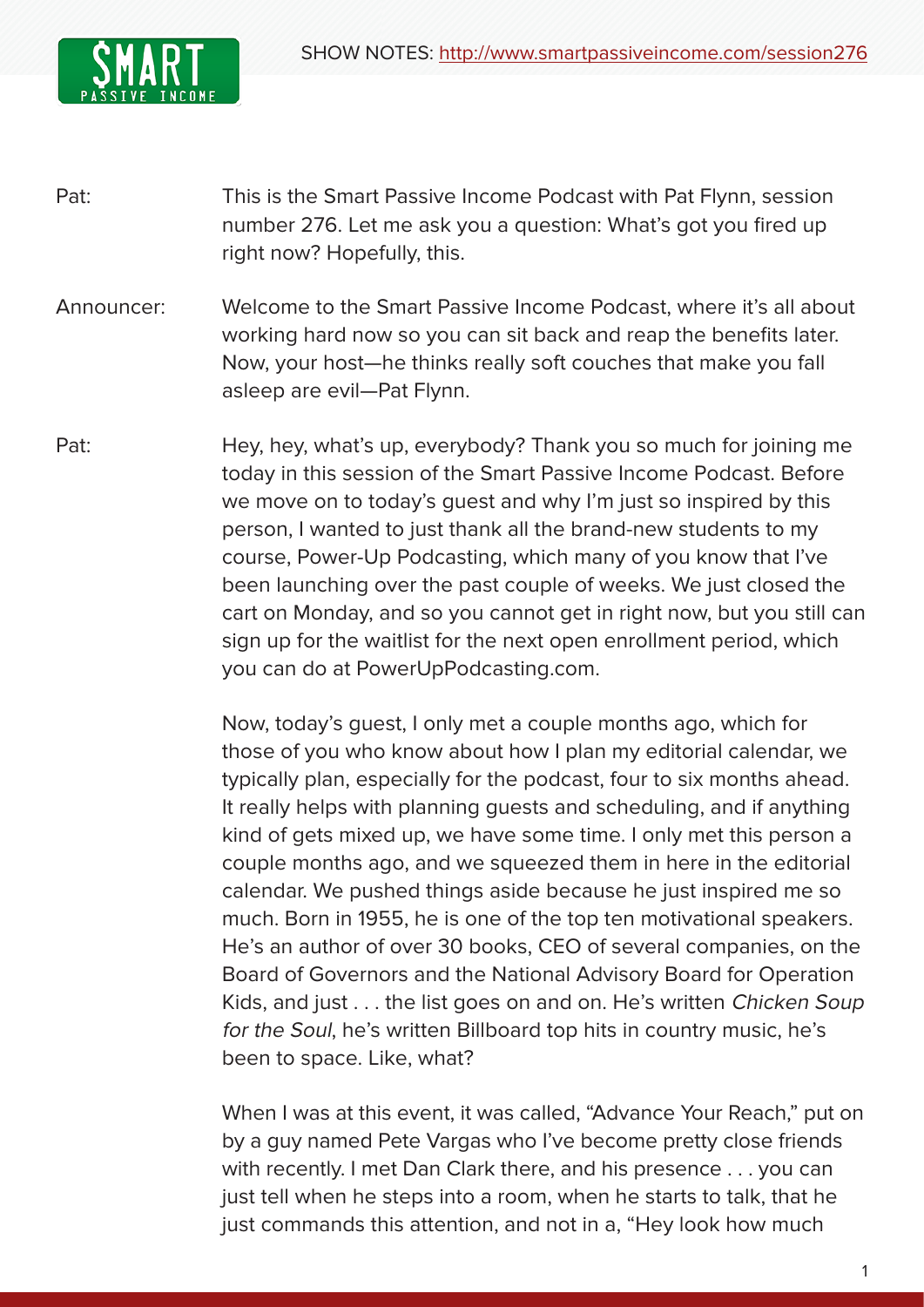

better I am than you." I didn't get that at all, but more of a, "Wow, here's somebody who really wants to help people and who's a great story teller." You'll hear that throughout this episode. Also, with a lot of great advice, wisdom through his experience in life. He also played football, he was Air Force, so many things. My encounter with Dan Clark came at a perfect time because coming into this event, I really thought a lot about my legacy and the significance that I would want to have on lives of others, especially as I grow older, and it just made me realize that I have so many more things to accomplish in my life. And it makes me remember when I read Benjamin Franklin's biography. Through the first 50 pages was already through the age of 40 for him, and the other 550 pages of this book were the rest of his life and all that he accomplished then. Dan, I'm really thankful for your time, and I'm super stoked to introduce you to the SPI audience. Guys, this is Dan Clark from DanClark.com. Here we go.

 Hey, SPI. Thank you so much for joining me. I'm so happy to welcome Dan Clark on the show today. I met Dan very recently at an event, and he just struck me as somebody who's so fascinating, and we're going to get into his story and you'll see why he's so fascinating in just a sec. Dan, thank you so much for taking the time today. I appreciate you.

- Dan: Thanks, Mr. Flynn. I appreciate you. I had you on my radio show on VoiceAmerica.com, the Influencers channel, and I'm getting so much response from people who are so inspired by you and your vision and your ability to communicate that vision so thank you so much. It's an honor to hang out with you again.
- Pat: Yeah, I mean, I feel like it's three times in the month, essentially with one live and twice here online now. It's just a blessing because you have so much going on. At the event, people were talking about all that you've accomplished in your life so far and, I know, so much more. I mean, you are rated as one of the top ten speakers in the world. I don't even know how that works. I want to learn more about that in a second. You're an author, you're a CEO, you're on the National Advisory Board for Operation Kids which is so meaningful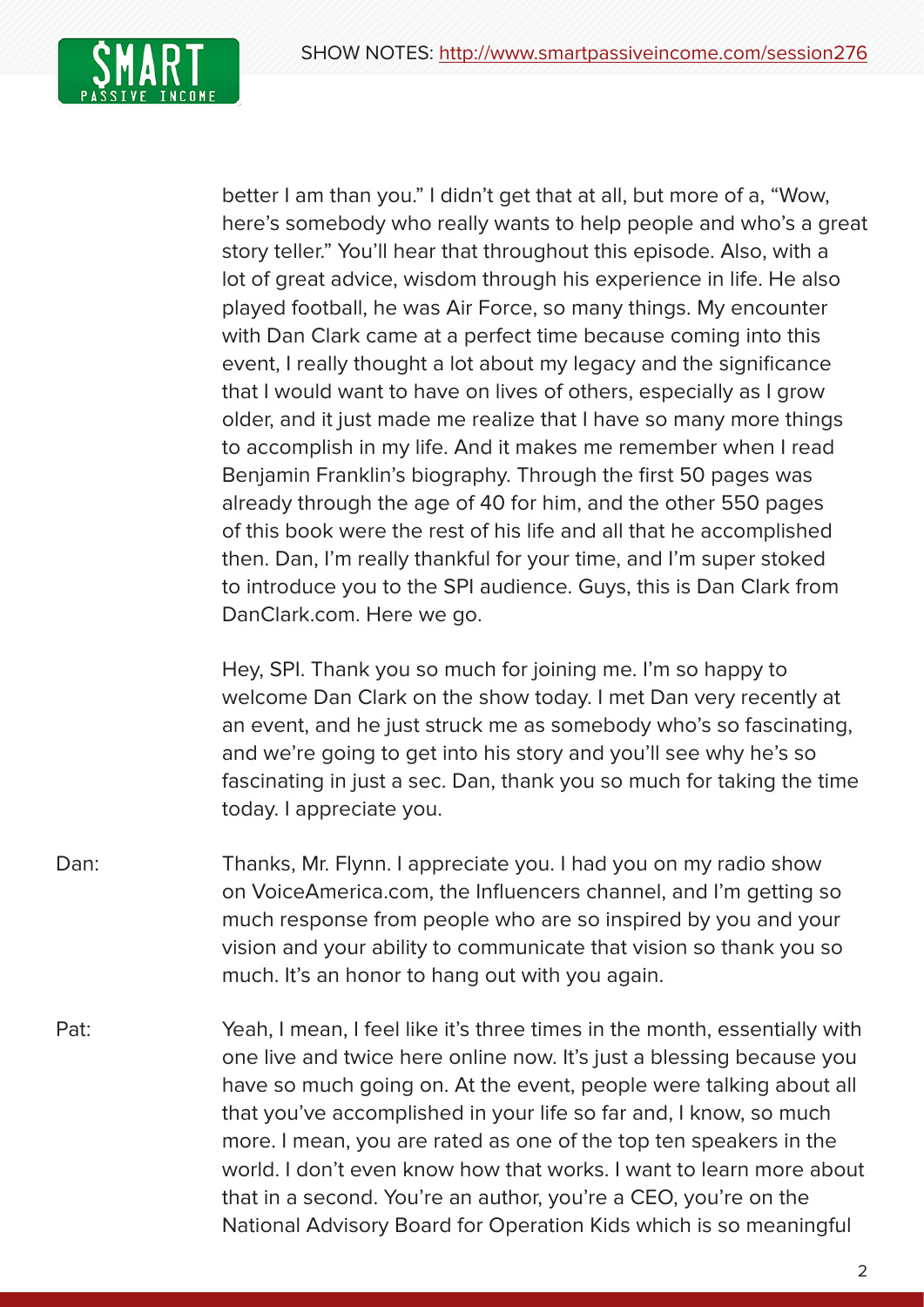SHOW NOTES: [http://www.smartpassiveincome.com/session](http://smartpassiveincome.com/session276)276



to me. I mean, you've authored 21 books, one of them being the Chicken Soup for the Soul books. You've been on Oprah, Glenn Beck Show, and Adam Carolla. You've written a song that I think was in the top ten Billboards. I mean, oh my gosh, Dan. People would be so happy to do even just one of those things in their lives, and you're doing so much. I would love to know from you in your words what drives you to do all this work.

Dan: You ask such compelling questions, brother. You know, maybe I can just remind your listeners, which I remind everyone in my speeches: I speak still 150 times a year, spoken in 61 countries, so far 5,500 stages, and I always remind everybody that the key is to get back to basics, to continuously be brilliant at the basics. I think that's what you taught me in a few minutes that we first met and then the hours that we spent together shooting the ball and philosophizing about life. Because I would suspect that as a trained architect, Pat, correct me if I'm wrong, but it would seem to me, it would seem to me that regardless of the building you're designing, regardless of the structure, there are certain laws. There's certain algorithms and certain tools and processes and rules that you must follow in order to design that building and make it structurally sound and put all the corners in the right places and all the beams in the right rooms.

> So often, we forget that life is simple instead of complicated. As I share with my audiences, we become the average of the five people we associate with the most, which means if you hang around with five broke people, you're going to become the sixth. If you hang around with five negative whining people, you're going to become the sixth. The way we accomplish more than most is to just choose our friends and associations more wisely. I love analogies. When you put a hard-to-catch horse in the same field with an easyto-catch horse, most of the time you end up with two hard-to-catch horses. When you put a healthy child in the same room with a sick child, most of the time you end up with two sick children.

> The moral of the story: To be disciplined, healthy, and significant, we must be willing to pay any price and travel any distance to associate with extraordinary and disciplined, healthy, and significant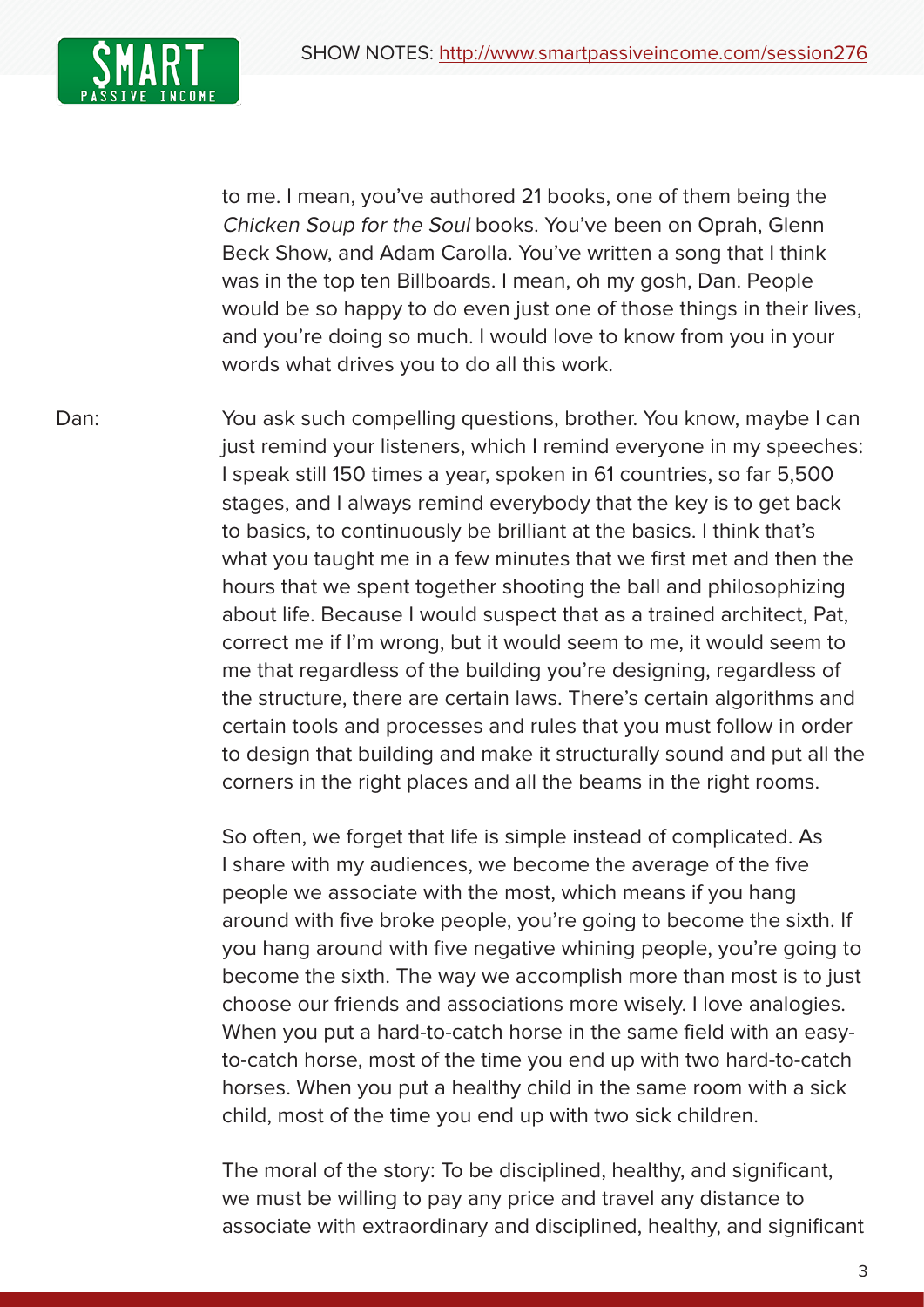

individuals. Not just belly-to-belly, Pat, like we were in Colorado Springs, but online. Tuning into your podcast and your blog. What happened to me, in a nutshell, is I realized that I was hanging around with the wrong people. I was hanging around with people who just got by. I was hanging around with people in high school and college who thought it was more important to be popular at the moment than respected for a lifetime. I was hanging around with guys who thought all they needed to do was make enough money to pay for their rent and play video games and go out on the weekends. I was hanging around with people who thought that they didn't have to follow a routine or stay in a disciplined environment

From my perspective, I'm 60 years of age. The national statistics indicate that the average person from the baby boomers, the tail end of the baby boomers, which I am, the average male will change jobs seven times. And yet they say that the average millennial, your generation, Pat, will change jobs 17 times. I have a problem with that. I have a major challenge with that because I played football for 13 years and regardless of our age, you have certain out-of-bounds lines. You have certain rules, and you have certain guarantees. You go ten yards on a football field. You get an automatic first down.

Regardless of your gender, regardless of your age, regardless of your education. In my mind, there are certain fundamental principles, and as I call it in my book, The Art of Significance, certain fundamental highest laws of the universe that simplify our opportunities to make our dreams come true. It wasn't until I had a serious accident playing football that I woke up to the fact that I better start thinking bigger, and I better start hanging around with different people if I'm ever going to become the best that I can be. Long answer to your simple question, but I hope I had made my point clear that there's certain things that never change. As an architect, I would hope that you'd back me up on that.

Pat: Yeah, absolutely.

Dan: There's certain fundamental truths that we have got to become experts in if we want to eliminate chance and mitigate risk and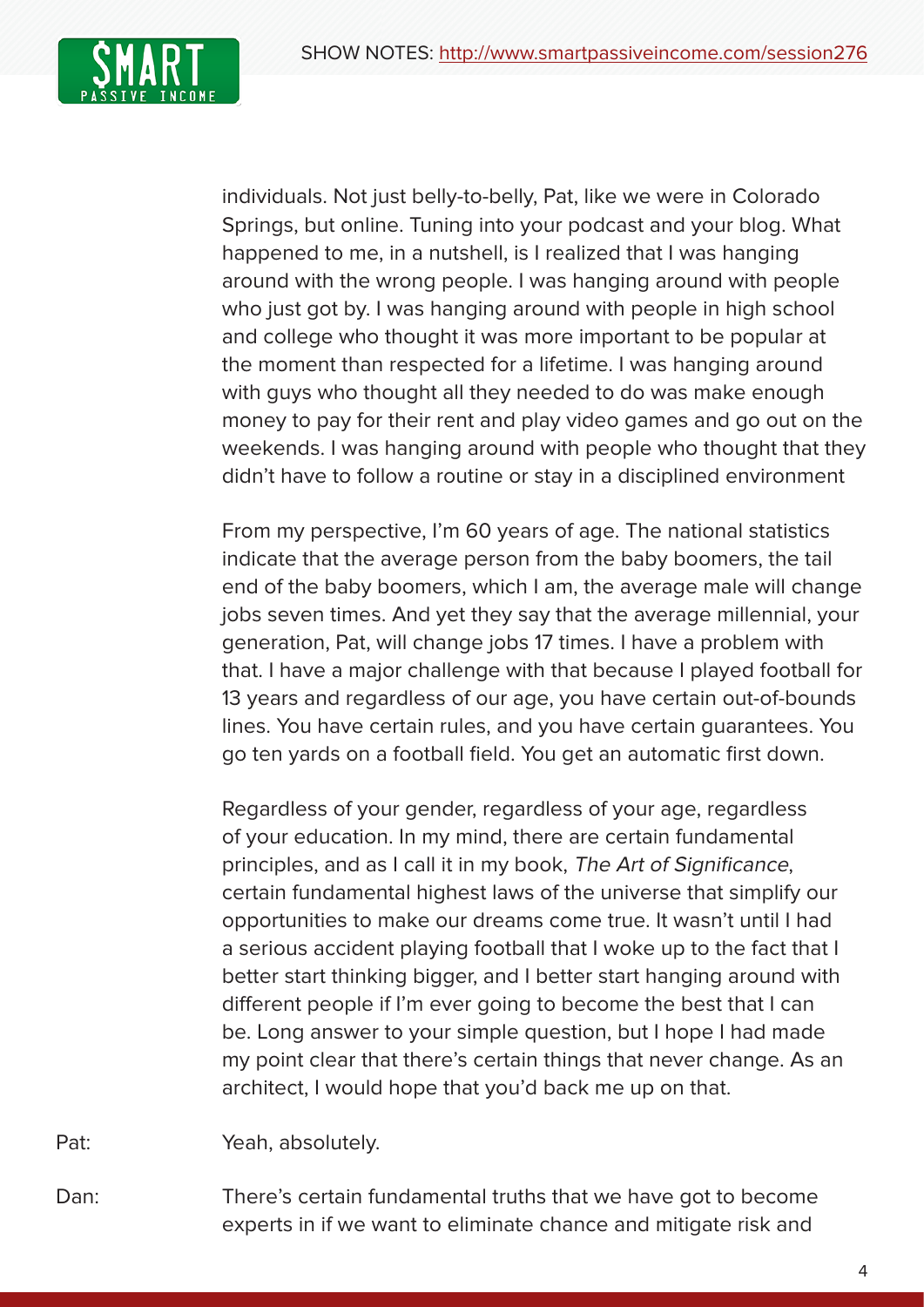

almost guarantee our success. That's what I love to talk about, and that's what you and I talked about off the air and in person.

Pat: Yeah, I mean, it's fascinating conversations. I'd like to dig deeper into that in terms of there's laws of the universe, as you said, and those fundamental truths. Besides who it is that we hang out with, what are some other things that people can probably resonate with in terms of what it is that they're struggling with versus where they want to go?

Dan: Adversity introduces us to ourselves. Jim Collins and his book, Good to Great . . . he reminded us the good is the enemy of the great. If you have a good relationship, sometimes we're not willing to pay the price to have a great relationship. If you have a good job, sometimes we're not willing to pay the price to have a great job. We become so complacent. One of the experiences that I had in my life that really eliminated this anti-complacency attitude was back in high school, I was the state golden gloves boxing champion, and my hero has always been Muhammad Ali. In 1988, I was speaking at St. Andrews University in Berrien Springs, Michigan, and I've finished speaking to the students. I'm in the union building doing a book signing. These two guys go walking by, and I overhear them that Muhammad Ali had been on campus. I stopped in my tracks, I'm like, "Are you serious?" They said, "No problem, he lives here, he comes to campus every day."

> As soon as I finished my obligation in my book signing, I asked the student, the person who brought me, and I said, "You know where Muhammad lives?" He goes, "Yeah, why?" I said, "Do you own a camera?" He goes, "Why? You think you're going to go to his house?" I'm like, "Absolutely." He invited two of his friends. The four of us hopped in his car, and we go to the outskirts of town. We get to Muhammad's house, and the gates aren't locked and they're not closed, and it didn't say "No Trespassing." It said "Welcome." I said, "You guys come in?" They said, "No." I walked, got out of the car, and I wandered down the circular driveway, knocked on his door. His wife answered.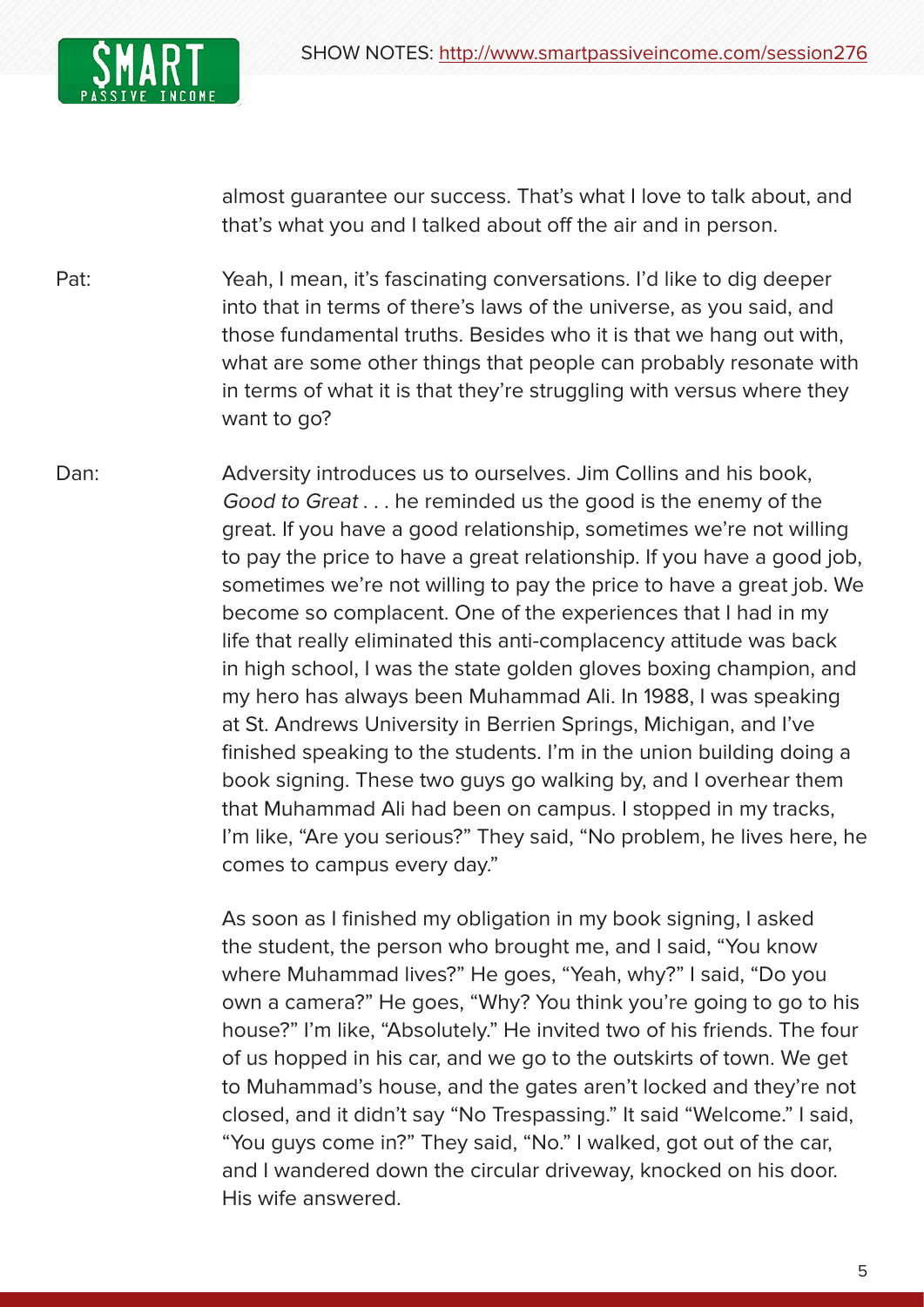

It's so comical to me now. She says, "May I help you?" I'm like, "Yes, Muhammad in?" She goes, "Yeah, can I tell him who's calling?" I'm like, "Yeah, Dan." She says, "Just a minute." She goes and gets him. He comes to the door, this six-foot-three, 225 pound larger than life hero of mine with his low breathy voice, he goes, "How are you doing? You want to come in?" I'm like, "I'm here with three other guys. Do you mind if I invite them?" He goes, "No problem." I whistled, these guys can't believe it. They sprint to the door. He invites us into his home, and we're the house guest of Muhammad Ali for five hours watching his greatest fights on big screen TV and he's feeding us, he's doing magic. This is 1988 before his Parkinson's set in, so he's funny, he's engaging, he's articulate, he's brilliant.

At the end of our five hours, he puts his big old hand around my shoulder, and he says, "Danny, do you have any questions?" I said, "Yeah, champ. You're three-time world champion, which means you got defeated by inferior opponents twice. Why?" I'll never forget his answer. He said, "Because I forgot about being brilliant at the basics." He said, "Once the fight starts, you no longer hold the title. You put it up from grabs. You must fight as hard as you did the first time you won it to win it back."

 How many of us who were involved in entrepreneurial endeavors? How many of us who were sales professionals? How many of us in any industry or any aspect of our lives, because we associate with the wrong people who think good is good enough or great, and they don't realize great is not good enough, they focus on being best instead of being right, instead of being all that they were born to be, and we're all guilty. What happens if we realize that the idea is to become brilliant at the basics? Every day, we look at it as a brand new fight. Every time we wake up, it's like climbing into the ring, and we better fight as hard today as we did yesterday with the reality that if we're not training and pushing ourselves to ultimate capacity of the test as human being, someone else somewhere else is. When we meet him, he will win. I'm so fascinated by the basics and by the unchangeable laws of the universe that will guarantee our success if we just take the time to learn them and then have the discipline to obey them.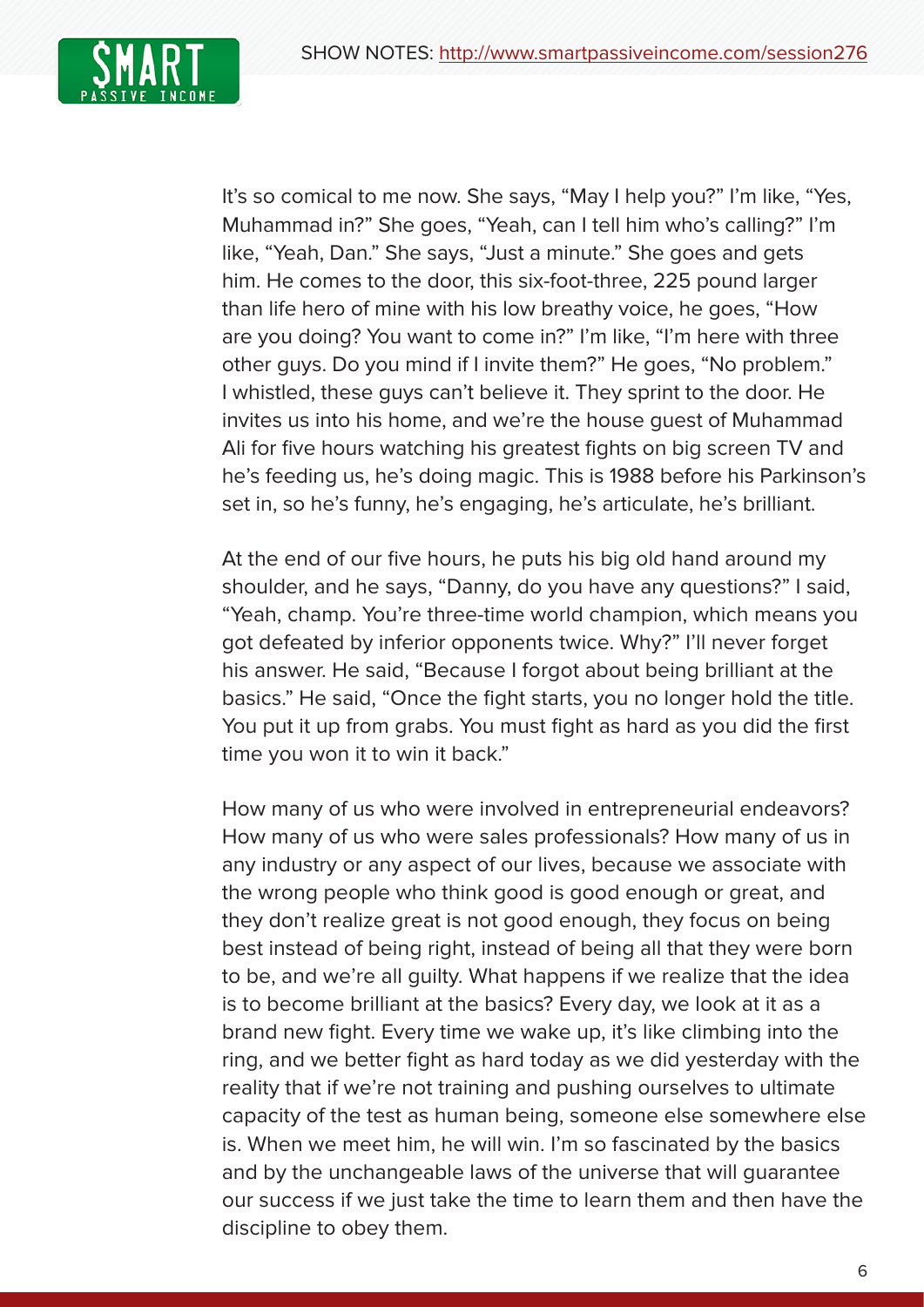

Pat: There's a lot of things that seem to be working against us, Dan. That's not just people who we're with but it's the economy, it's politics, there's just so many external things that can affect our internal brain that leads to fear, that leads to procrastination, that leads to, like you said, this complacency. How would you help somebody through the pain and the emotion that comes with the fear that comes before trying something new? Because I think my audience especially . . . I mean, they are action-takers, they are gogetters. Oftentimes when getting or trying to achieve what they're trying to achieve, they're met with this brick walls that, honestly, that they don't have control over of. A lot of them go back to their comfort zone, that security blanket. How do you step over those fears and into the world of significance and betterment in your life?

Dan: Okay, you brought up the word significance. The name of my book, The Art of Significance: Achieving the Level Beyond Success, can be capitalized in a quick experience conversation that I had with one of my teammates. I played football for 13 years, and I was paralyzed. Sixteen doctors told me I'd never get better. As I started to get better, I was asked to speak. That's why I became a professional speaker, New York Times bestselling author, song writer. One of my teammates was drafted into the National Football League in the second round by the Philadelphia Eagles. After two years in the NFL playing at an amazing level, he's traded to my Oakland Raiders.

> After four years in the league, at a Pro Bowl status, one day he walked out of practice, quits, never to play again. Why? He loved being a football player, but he hated playing football. He got what he wanted, but he hated what he got. He loved the celebrity perks, he loved the fame and fortune that allowed him to live this life we call successful, that all of your listeners that everyone of us are somehow seeking, but because his inner voice and his true purpose in life was misaligned with who he was and what he was doing, how he's spending his life, he would never enjoy this life of significance, and he would die with his music still in it.

That's what's happening to so many of us is we think we're striving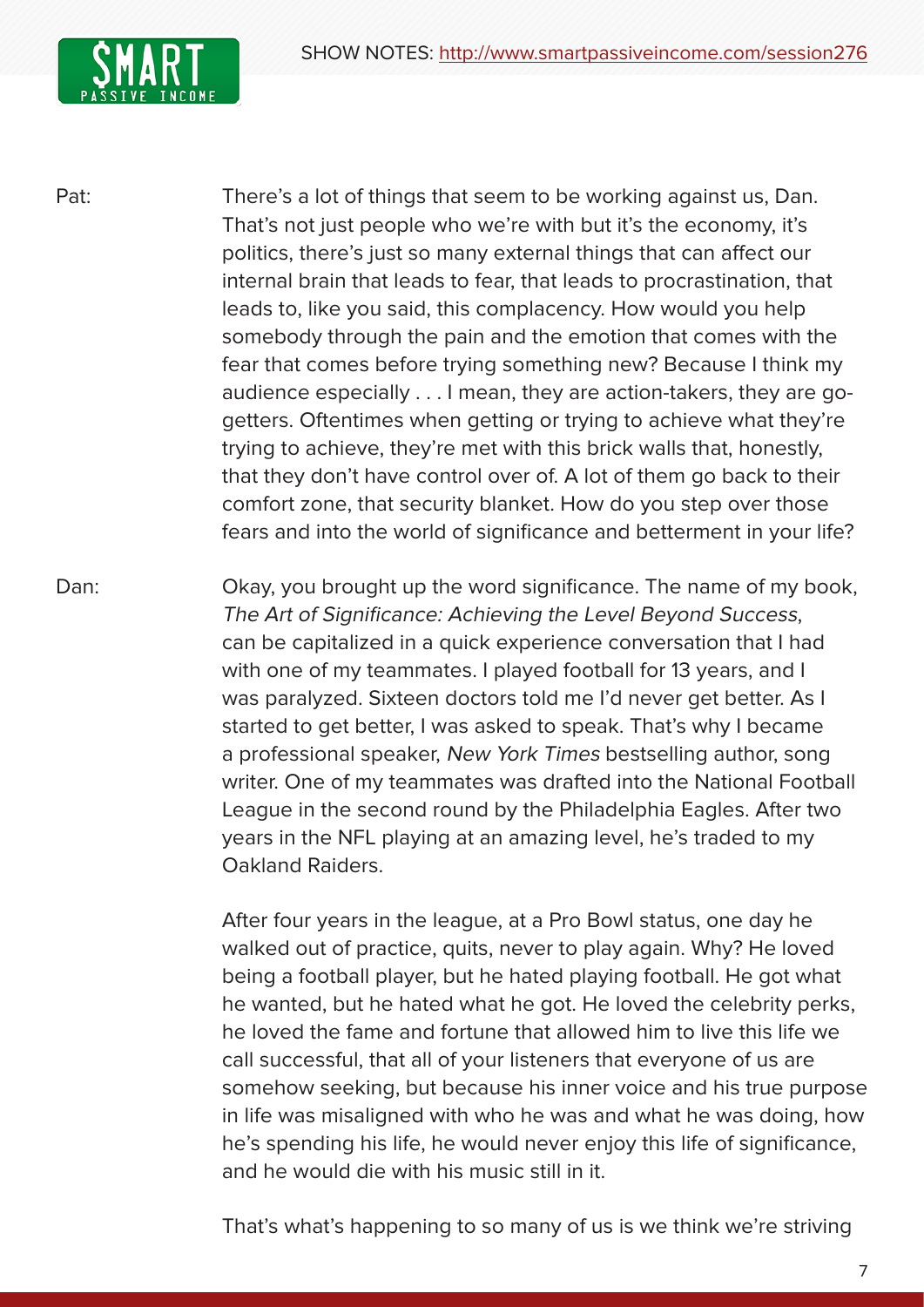

to get what we think we want at the moment, and when we finally achieve it—money, fame, fortune, whatever the case may be, power, authority, a job title, cool car, beautiful house—once we achieve it, we realize there's something more, there's something missing. The only way, Pat, that we can guarantee that we will continuously progress and become better today than we were yesterday is that we get back to basics and understand the fundamental laws of the universe. This is the answer to your question. I hope your listeners pull out a pad, pull out a piece of paper and take notes because it's so simple when we understand how the universe has been organized. I went up into space. I don't want to just flippantly go there. Bad segue in our interview.

Pat: Dan is an astronaut by the way.

Dan: On October 23rd, 2010, I had a chance to soar to the edge of space in U-2 reconnaissance plane, and it's a classified mission, so I can only tell your listeners: At 70,000 feet above the earth's surface, you see two thirds of the state of California. 80,000 feet above, you see mapped out lines of America. 90,000 feet above the earth's surface, you actually . . . you're sitting there in the sounds of silence looking at the curvature of the earth gazing into the endless blackness of space, pondering eternity. At 90,000 feet, you actually believe that you can reach out and touch the face of God. It blew my mind and changed my perspective forever. When we landed, Pat, what occurred to me is that everything we can take with us when we die, I had aboard with me on that aircraft. That it's no longer my air—it's our air. It's no longer my water, it's our water. That it's interconnected—the earth, mother earth, is an interconnected, interdependent sphere of human beings all part of the family of men just trying to make it, trying to support each other and make sure we become better today than we were yesterday, so we don't die with our music still in us.

> The single most important lesson I learned up there, brother, I'm talking . . . I had some deep thoughts, like, are we more than mere mortal beings living on a small planet for a short season? Why do I believe? What does anybody believe? What is it really all about?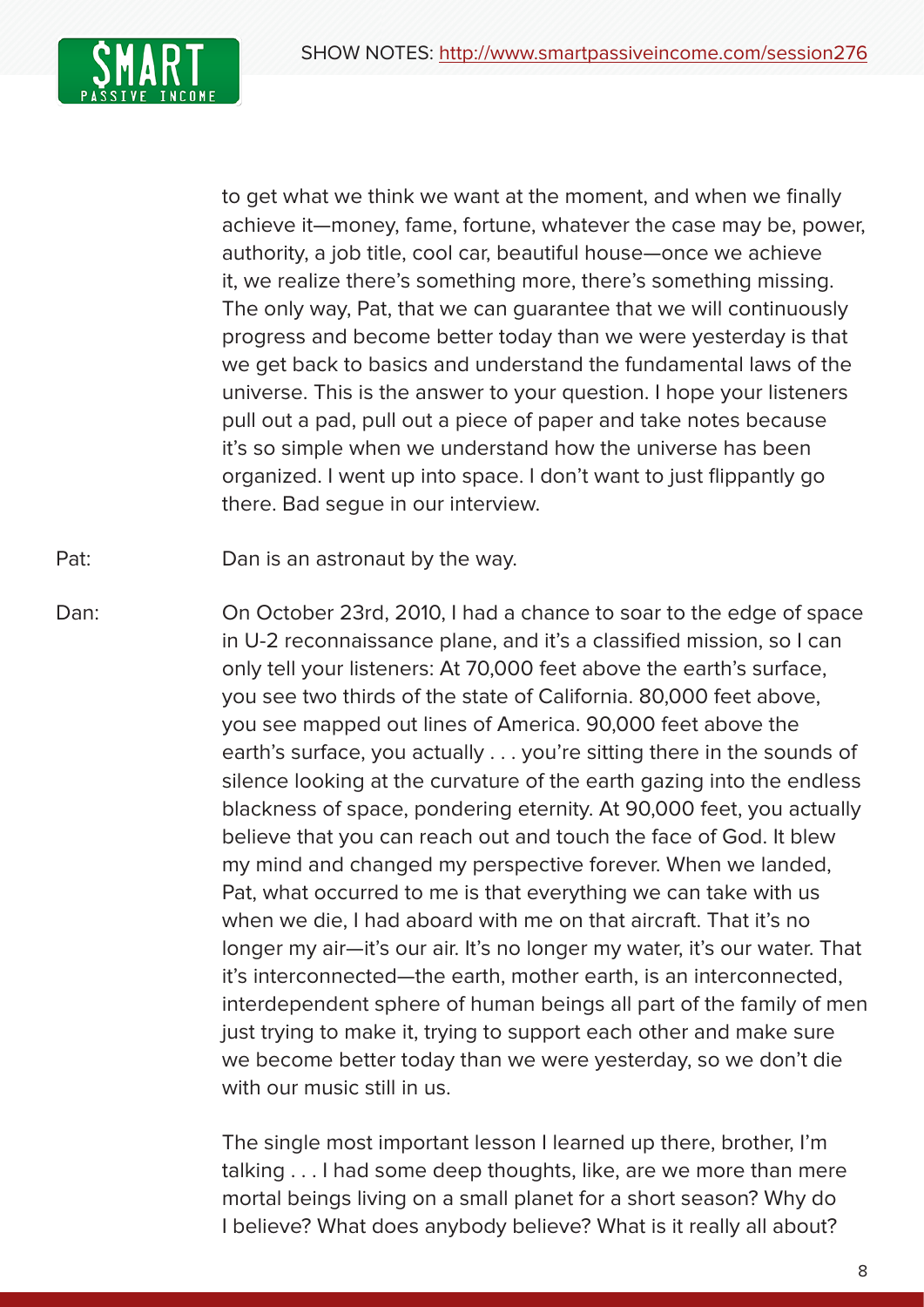

What occurred to me, my friend, is that when we die, the single most important thing we need to know, for sure, is that our lives mattered, that we made a difference, that we became everything we were born to be and didn't live somebody else's life.

Growing up, my dad always said, "Be the best you can be because you're going to make a lousy somebody else." If we're serious about refusing to waste time . . . and I love the quote, "Today you've never been this old before, and today you'll never be this young again, so right now and every right now matters. No matter what your past has been, you have this spotless future," which means you can't always control what happens, but you can always control what happens next. I hope your listeners are with me. I live my life with a sense of urgency. If you want to accomplish more, do realize all we have to do is wake up one hour earlier every single day for a year, and we've added seven and a half days to our working life.

I've written 34 books. I know you got that off my website, the 21 books, but I'm not throwing you under the bus, but I've written 34 books. I'm a New York Times bestselling author. I've got gold records in country music. I had a top five and had a top ten song. I still speak 150 times a year, and I have a beautiful family. I'm a family man. I'm really involved in charitable causes and raise millions of dollars a year for my favorite charities. In some people, that sounds so arrogant, but some people go, "How can you do that?" When I get on an airplane, I don't watch movies—I read, I study, I write, I always get a window seat, fly first class, I always get a window seat. It's where I've written most of my books on the road and most of my songs on the road. I wake up earlier than anybody I know, and I stay up later than anybody I know. I put a recording studio on my house so I could do the family thing. You and I are related to being the best dad we can be. I know how much you love and adore your family.

Growing up, my kids . . . I did my kid thing, my father deal. I did my spouse thing. After everybody's asleep, I would sneak downstairs, and I would crank on my recording studio, and I triple-insulated my house, and my lousy voice and poor guitar play wouldn't drive the neighbors nuts, and I would do my thing. Eventually, after a few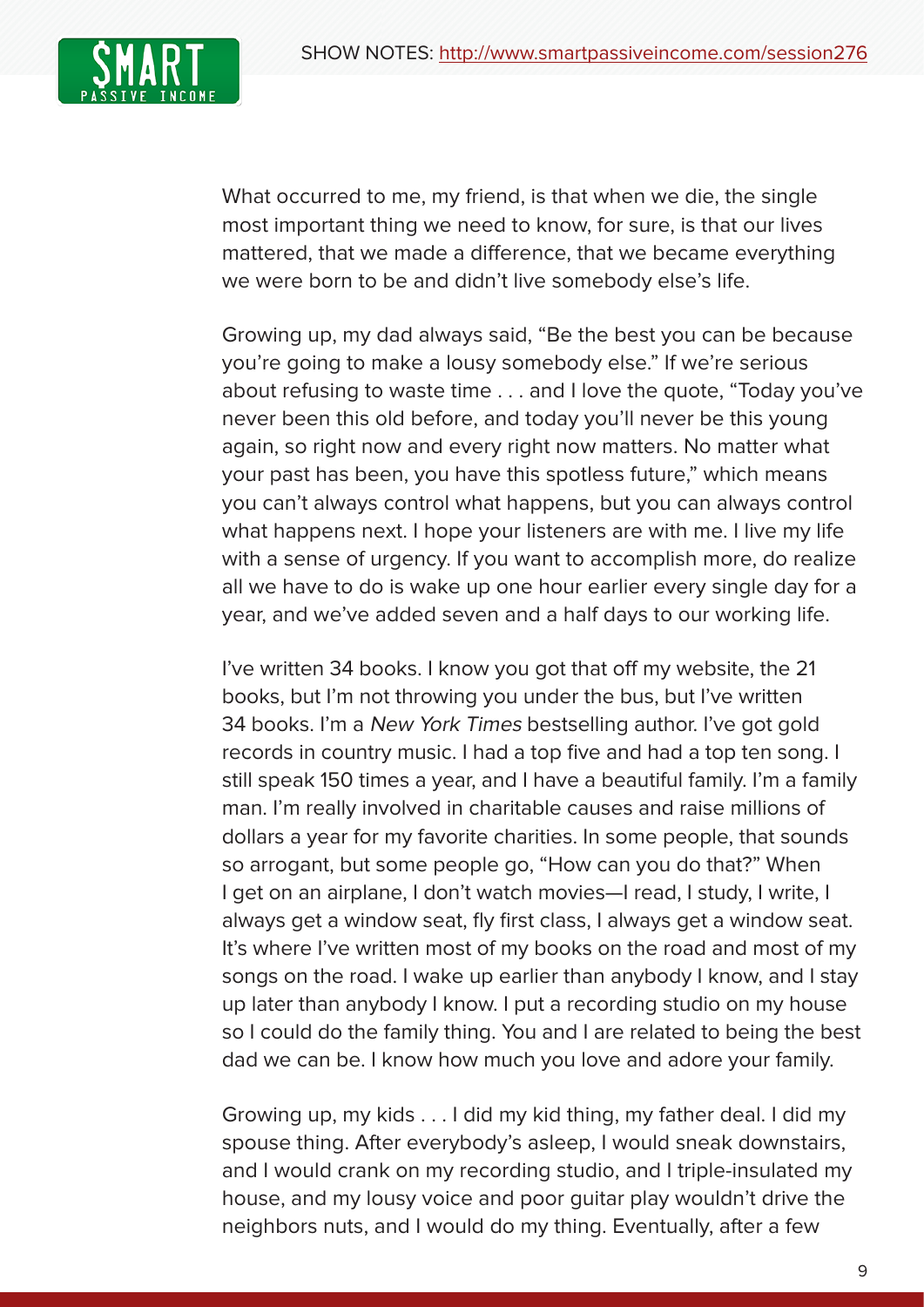

hundred songs, you write a hit song, or you just keep rolling. The listeners here, we all need to understand that you can do whatever you want to do, and here is the fundamental understanding of the universe: The universe was organized by a set of laws. I saw that in space. I guarantee it's the truth, which means that for every law that we obey, we can almost guarantee that we will reap a specific reward attached to that law. When we disobey a specific law, we can almost guarantee that we will suffer a consequence attached to that specific law. Because of that, the highest law of the universe this is all discussed in my first chapter and my orientation, my foreword of my book, The Art of Significance, and then I talk about the law number one of the universe—the highest law of the universe is obedience. Practice obedience beyond freewill agency.

So stick with me here. If the highest law of the universe is obedience, we had been given our freewill agency to test our obedience. We can choose the left. We can choose the right. To guarantee that our freewill agency will always be in play, there's an opposition in all things. In order for us to appreciate the light, we have darkness. In order for us to appreciate health, we have sickness. In order for us to appreciate mercy, we have to have justice. In order for us to appreciate the sanctity of life, we have death. There's an opposition in all things. Because choosing to obey is always a tough assignment, every single human being born into this world was born with a conscience. If you don't believe me, ask any teenager, "If you had you for a child, would you be nervous?" They all get that sheepish grin and like, "Oh my gosh, I wouldn't even let me go out. I would have been grounded since I was DNA."

 We all inherently know good from evil, right from wrong. If every person born into this world is born with a conscience, it means our conscience will never fail us. Only our desire to follow it decreases as we continue to do the wrong thing. Classic example: If you and I and every one of your listeners walk into a giant ballroom one day, and the ballroom stinks so badly that our eyes start to water, our nose start to bleed, our ears start to ring, if we stay in that stinky repulsive ballroom for five minutes, suddenly it doesn't stink anymore. It's become the new normal. We had become desensitized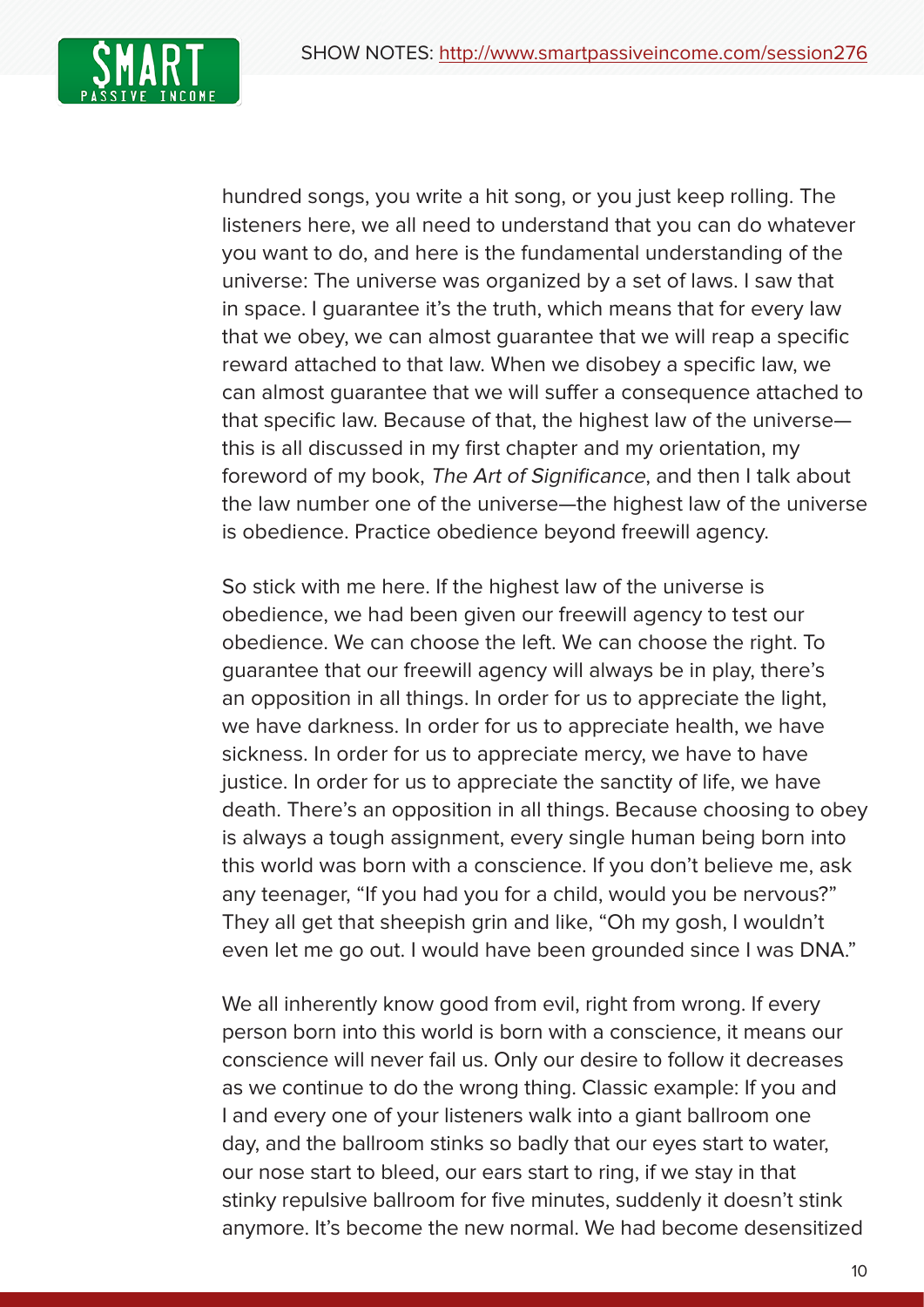

to that smell. And that's what's happening in our society—the movies that we watch, the music we listen to, the TV shows we hunker down in the blanket to watch at night. We are allowing ourselves to be desensitized to the realities of the universe.

Some people start classifying them as old fashioned, as old school, Saturday's news. I'm staying back to the football analogy: Regardless of your age, regardless of how many years you've been playing football, regardless if it's 2017 or 1965, the football field is still the same length. It's still the same width. We have the same rules: You go ten yards, you guarantee to touchdown, you score that, you go across the end zone line, and you get six points and you kick a field goal you get three. The rules, certain rules, have never changed in our life.

So here's how we apply this understanding of the basic highest laws of the universe that I just explained in a very simple form. I used what I call the parable of the kite. Here's the practical application of it. Here's what your listeners can actually start doing something with what we're talking about the second we go off here, the second they stop reading, the second they stop listening. The parable of the kite is simple, Pat. A father . . . and you'll relate to this. A father is out in a park one beautiful Saturday flying a kite with his little boy. The dad says to his son, "What holds the kite up in the sky?" His little boy says, "The wind." His dad says, "No, the wind doesn't hold the kite up. The string does." Confused, this little boy says, "Daddy, the string doesn't hold the kite up. The string holds the kite down." His dad smiled and says, "If you think so, let go of the string." His little guy let go of the string, and sure enough, the wind blows his kite away. Frantically, his little boy is chasing the string all over the park. He finally catches it, he finally steps on, and he finally holds tightly again to the string which allows the kite to once again climb back up into that blue cloudless windy sky and become a kite, what it was meant to be.

Now, let's break it down. The kite is our dreams, the kite is our goals, the kite is our desired outcome, the kite is what we want to do. It's our five-year plan, it's our one-year plan, it's our five-day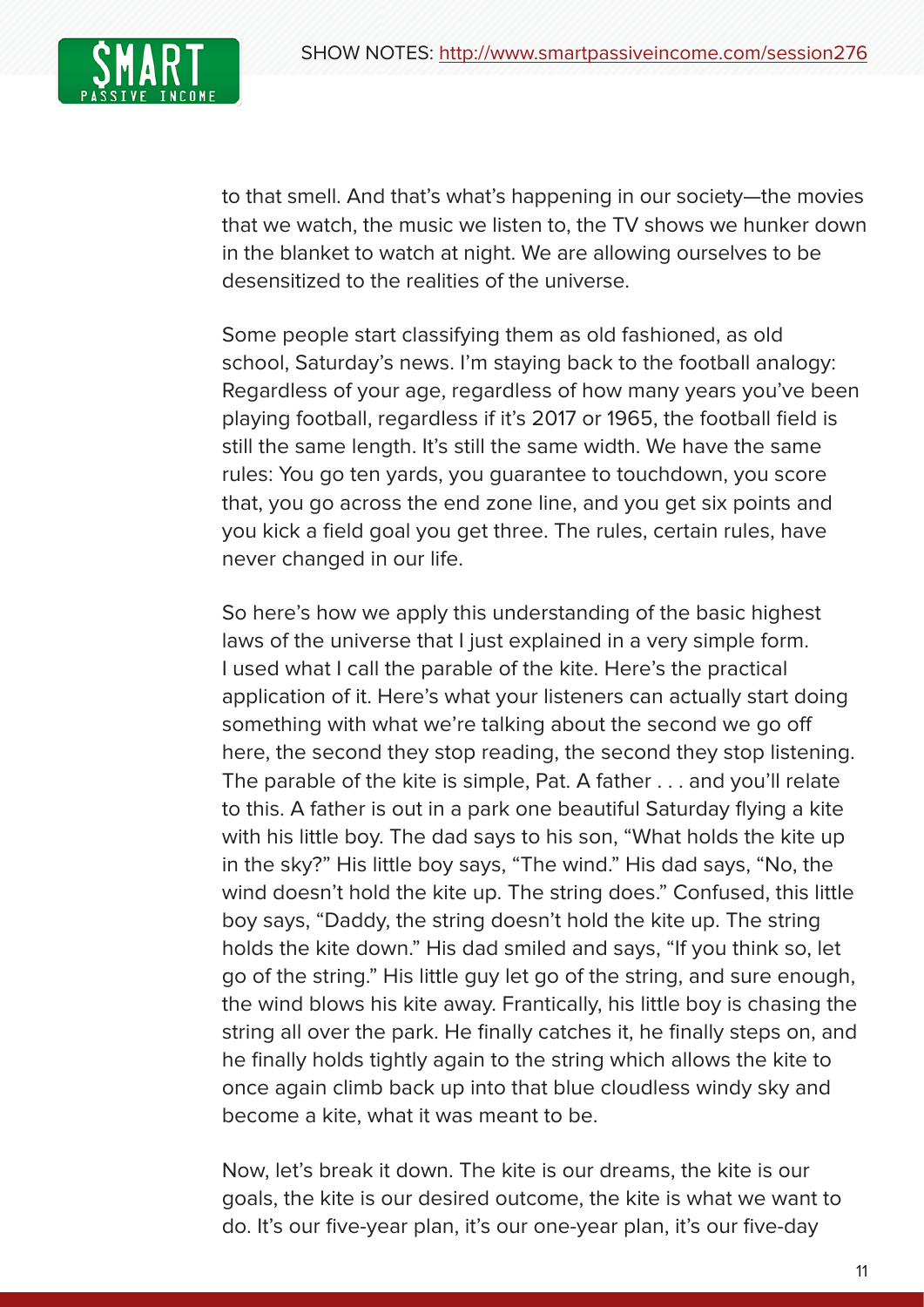

plan. Our kite represents our desired results. The wind represents the opposition in all things, and you already touched on that, my friend. The opposition, as an entrepreneur, could be undercapitalization. It could be negative comments from your family members with no support. "Go get a real job. You'll never make your dream come true. Quit taking a chance."

 The opposition in all things is the weather, it's the climate, it's the lack of education, it's all these things that we can actually add to our list of fears. "That could never happen to me. I don't know enough yet. I don't have enough money in the bank. I don't have this. I don't have that." The opposition in all things is the lame thought that, "If I can just get married, I'll be happy." No, if you're not happy single, you'll never be happy married. "If I can just get the job of my dreams instead of the job that's left over, I'll be happy." We're always trying to live in the future because sometimes our present sucks. We can make a list of the opposition in all things, the wind.

 Here's the kicker, my friend. The string, the kite string, represents every rule, every governing principle and every single one of these 12 highest universal laws of life-changing leadership that we are required to follow and obey if we want to control our dream, control our goals, turn our dreams into reality, and actually almost guarantee our desired results, our projected outcome. Now, when the little kid let go of the string, that represents his disobedience succumbing to the temptations of the world. Hanging out with the right friends who say, "Let go of the string. You don't have to go early and stay late. Let's go to the club after work. Let's play golf with the same guys instead of figuring out ways to use our amazing golf ability to generate more clients and bring more people into our pipeline of the sales process." The whispering in the ear, "Let go of the string," represents every single negative influence in our lives, and we have them in the form of media, wrong music, wrong television shows, whatever is desensitizing us to the fact that we are creating new normals based on a lower sense of what's right and wrong. The little kid let go of the string, and that represents his disobedience. Him chasing the string represents that his conscience had suddenly kicked in, and he's realizing he should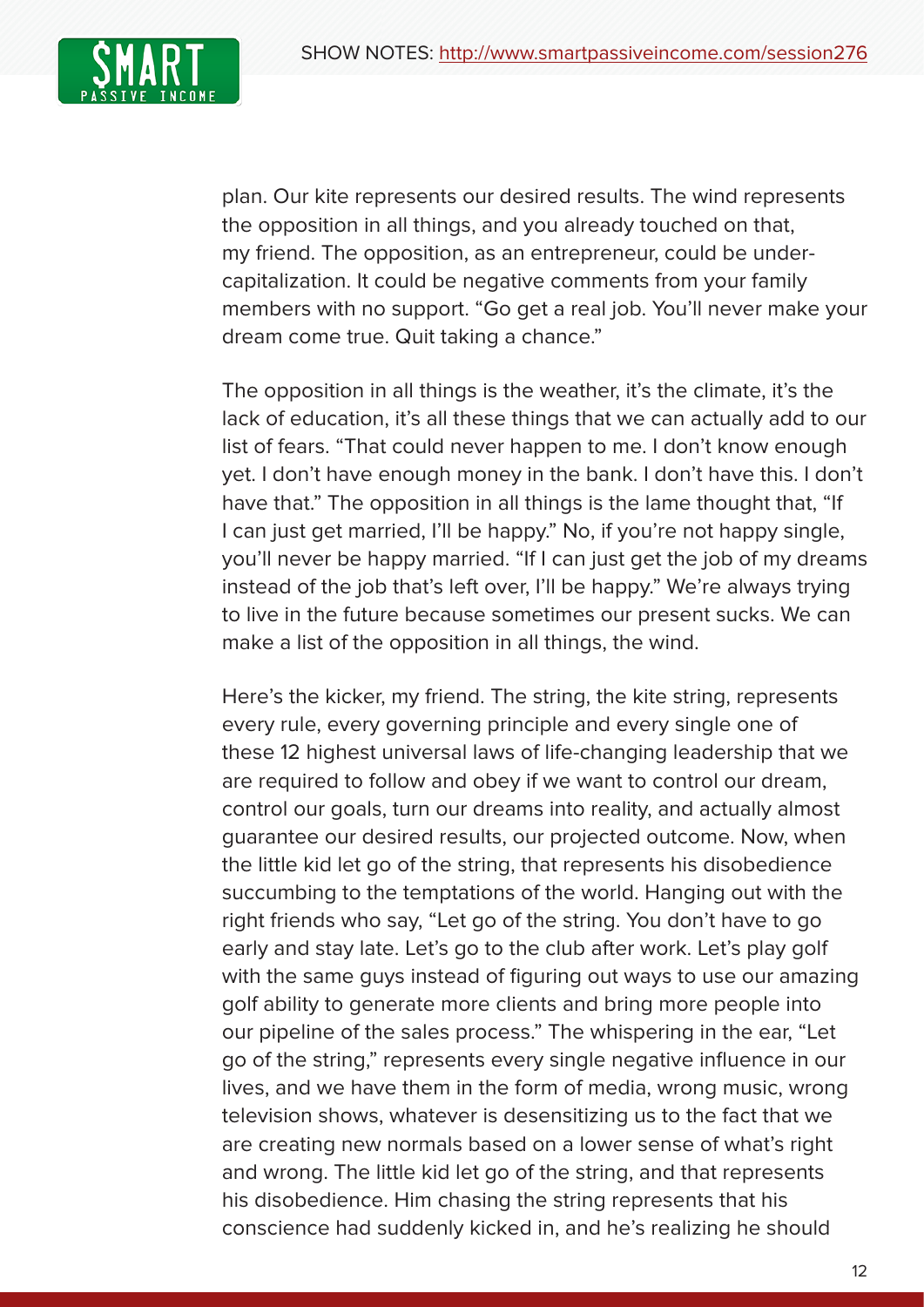

have never disobeyed. He should have never let go of the string. The real good news is, no matter how many times we've let go of the string in our relationships, in our finances, in our jobs, we can still catch the string no matter what our past has been, we have a spotless future.

Remember what I said in the little trifecta of quotes that I whipped off a while ago. When the little kid catches the string and recommits the holding tightly to the string, he's recommitting to obeying the rules for governing principles and the 12 highest universal laws of lifechanging leadership because he sees the exact, real-time benefits, and now and only now and only then can he control his kite against the winds of change, against the opposition of all things. Then here's the philosophical moral of the story: When he was in the park at first flying the kite, he was obeying his dad. "Hold tightly to the kite, son. Hold tightly of the kite." How many times do we work? We only obey the higher laws when our manager or leader is in the room. How many times do we walk on higher ground only when our preacher, our bishop, our rabbi is in the room? How many times do we only obey the highest laws when someone's watching? What about the times when no one's watching?

Now that the little kid has learned that he's not supposed to obey his dad—"Let go of the string" was kind of obeying his dad. Now he realized that the goal in life is to obey the highest law, regardless of who said it. When your kids get older, Pat, you're going to realize this. I have one son and three daughters. I can't tell you the times, the many times that I've had my daughter say, "Dad, it's not what you said, it's how you said it. Your timing sucks." I would say, "Wait a minute. Don't drag me into this conversation. We're talking about a higher principle here. We're talking about a higher universal law. It's not my law. I'm just a messenger." We're sitting on the same side of my desk in my library. We're sitting on the same side of your bed in your bedroom. We're sitting on the same side of the issue, and we're looking at it together. Don't put me in the middle of it.

At some point, the little kid realizes that he's not obeying his dad, but because the kid is now obeying a higher law and understands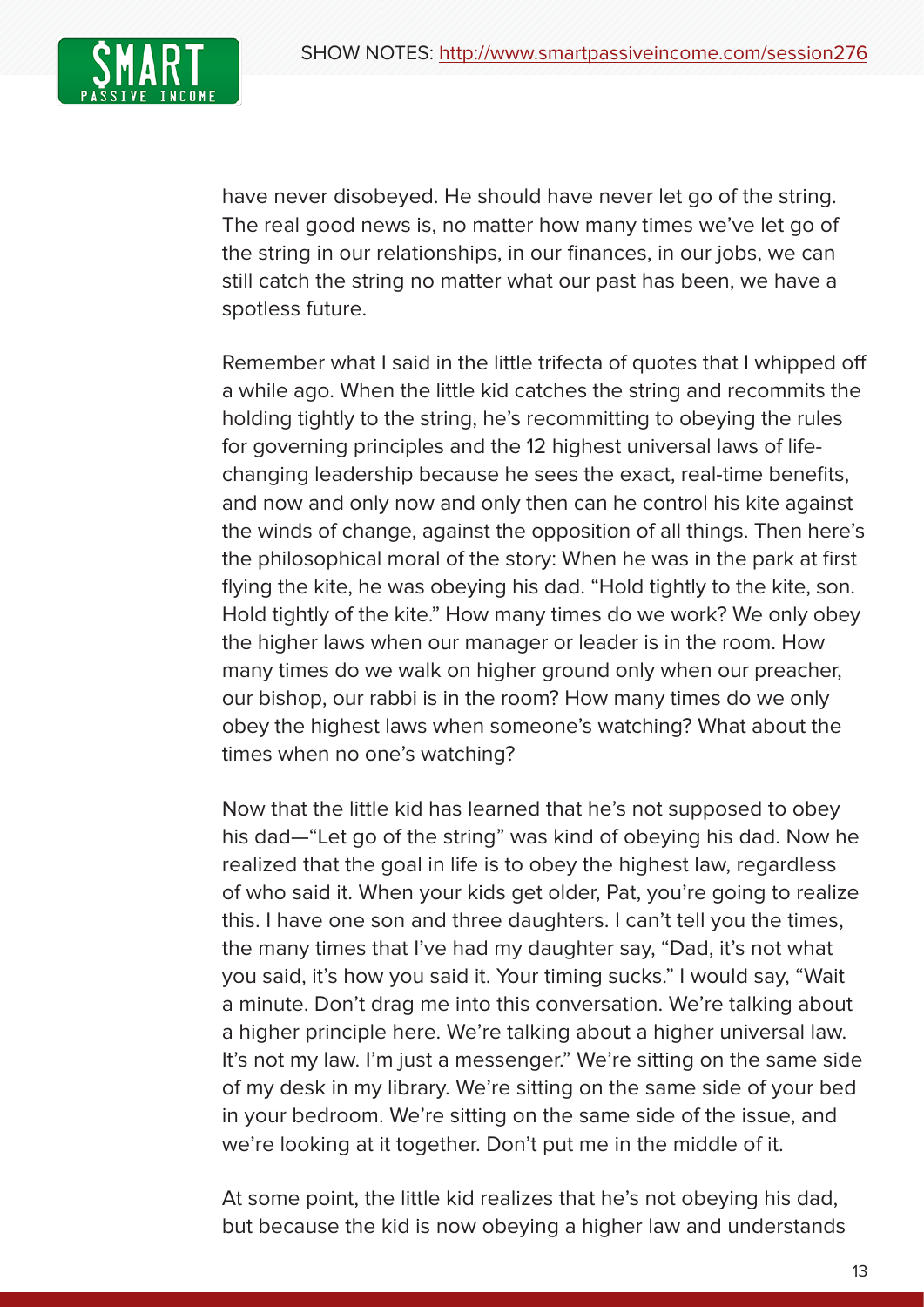

how the universe is operational, and because his dad is obeying the same law, he has love and respect for his dad, but he doesn't do it because his dad expects, and he does it because he expects it. That's parenting 101. We want our children to make the right decisions when we're not around. It's coaching 101. We want our players to make the right decisions when we're not around. It's just life 101.

Now, here's the practical application for your listeners, brother. Based on the parable of the kite, all we have to do is make a list of the desired results that we want. All we have to do is fill in the blank, "What is our kite?" What is our kite? What is the desired result? If it's enduring happiness, you find your call, you find your why. Let's play this game. If you want a healthy forever-marriage, if that's your desired result, what could be the string? What are the specific rules and laws that you obey? Total honesty, total fidelity, unconditional support, daily efforts to make the marriage work, positive attitude, clear communication. First, to understand and to be understood. Unconditional and to always put the other person first, and then create laughter and fun by always having an official date night one evening each week. You and your bride, Pat, just attended a friend's wedding. You had loved ones step in to tend your beautiful children, and you had the time of your life taking your love and respect and appreciation for your spouse, your beautiful wife, to another level. There are certain rules that we need to follow that guarantee that.

If you want to be an entrepreneur or business success, what's on your string? We live on the edge of where effective businesses and consumers meet. Plan for opportunities by continually looking for a specific need to fill. Finding new customers in a better, faster, smoother, effective, and efficient way of doing business. Engage helpful mentors and partners. You see, I've got a list in my book that I would just rip off—that didn't come off the top of my head. We can actually itemize the rules, the governing principles and the laws we must follow to guarantee whatever it is we want in our life. When your listeners hang up, they can say, "Wait a minute, if my relationship is going south right now, why? If I'm an alcoholic right now, if I'm doing drugs, if I'm addicted to opiates right now, how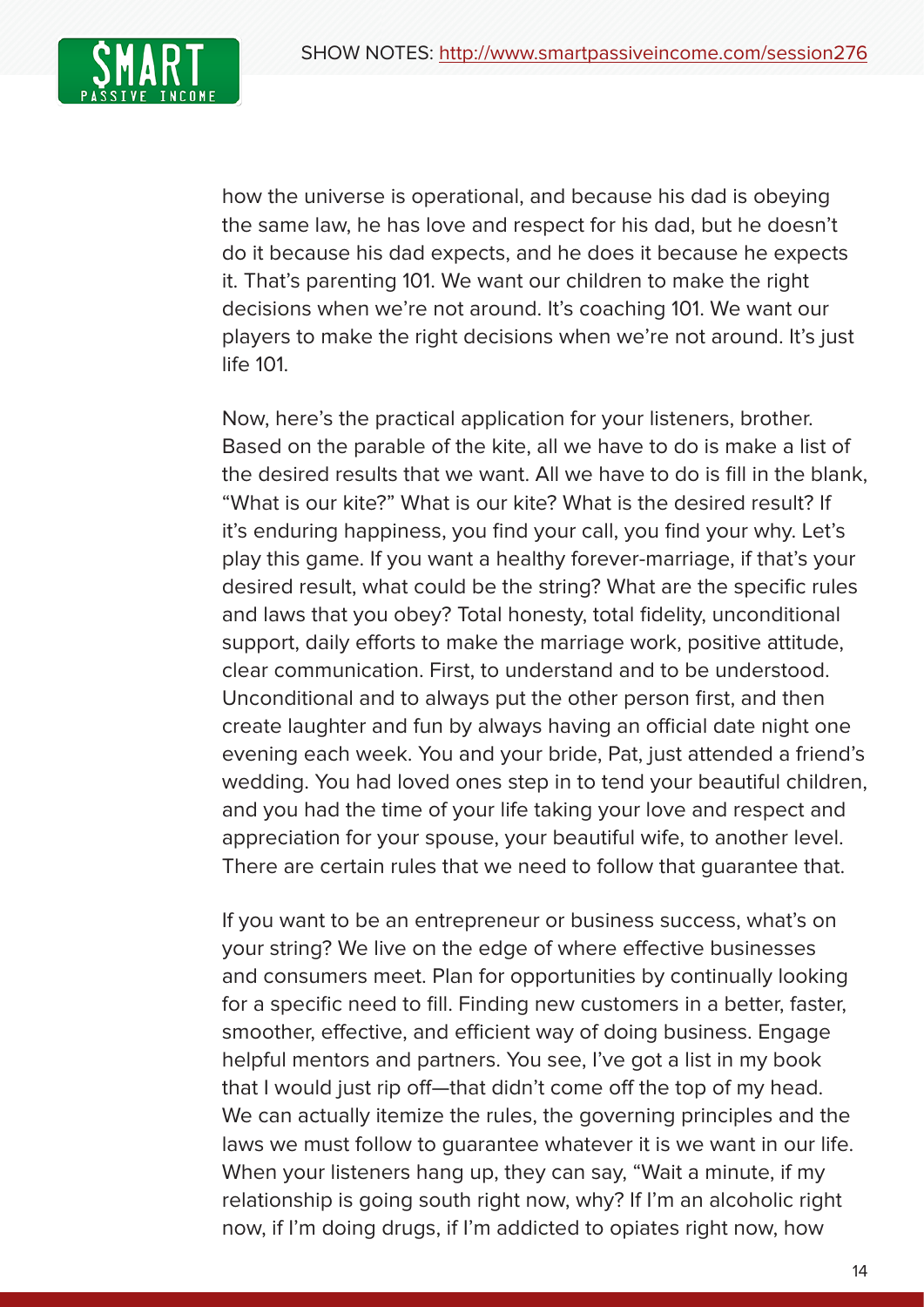

do I fix it without having friends and family create an intervention? What do I need to do to catch the string again and to recommit to obeying the laws knowing that wickedness never was happiness?"

 We have got to figure out a way to stop allowing our friends and our environment to desensitize us to what it is that we really want to accomplish before we die. That was a long answer, brother. I'm sorry but man, I am passionate about understanding the simplicity of how our world is set up, and how if we just follow the rules just like we do in a game, we won't be penalized, and we increase our chances of winning.

- Pat: Phease don't apologize, Dan. I mean, that was a fantastic answer, and I just wanted you to keep talking because what's coming out is fantastic. Thank you so much for that. I had initially mentioned when we first got together here on this recording that you are top ten speaker in the world. I was going to dive into that a little bit and understand more of what that meant, but I think the people who are listening to this can easily understand why.
- Dan: That's funny. You know, it's legit—anybody can put whatever they want on their website, and I take issue with that. I'm so glad you asked me. Back in 1999, there's an organization called Achievers Global, and over the course of about 20-year period of time, they hired the top 250 speakers in the world. The Zig Ziglar, the Dr. Norman Vincent Peale, the Jim Rohn, the West . . . blah, blah, blah, and from that list I was named one of the top ten speakers in the world. In 2015, the premier organization that allows us as speakers to book speeches to interact with clients online—it's called eSpeakers.com—that have the thousands and thousands and thousands of speakers and thousands of speeches that they booked through their online system, they selected me as one of the top ten motivational speakers in the world, so I take a lot of pride in that title, and I don't want someone to think I just stuck it on my website like a lot of folks do. That just gags me.
- Pat: I mean, that's not why I was bringing it up, Dan. I was bringing it up because . . . and I saw you at this event, and although you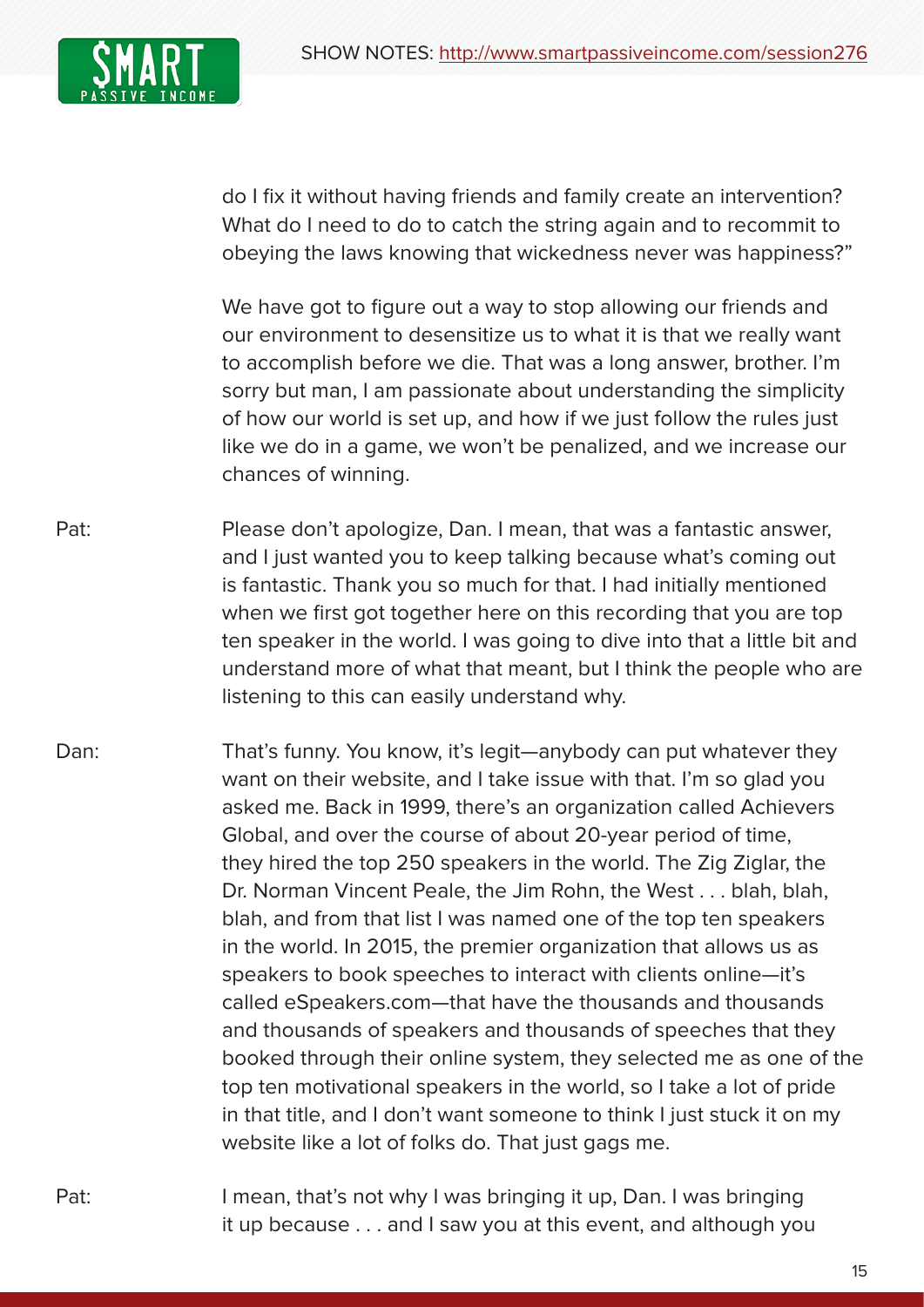

didn't really speak on stage at the time, whenever you had the microphone, you're being so helpful for others, and you're sharing these amazing stories, just like you do with us today. I think it's very obvious why you were selected because you tell it like it is in a very memorable way, and so I want to thank you for that.

- Dan: Just to interrupt you for one second. Your reputation, Pat, around everyone is that you're the same on blog, on camera, online as you are offline, and I take a lot of pride in that. It's an honor to be on your show. I want people to join my community of significance. How would you recommend, online, in front of your world, that they would keep in touch with me? Do I just give them my website, DanClark.com? What would be the very best way for me to get your listeners to join my tribe with the belief that we become the average of the five people we associate with the most because hopefully, what they just caught from my parable of the kite, is why you're so popular, Pat. That is, you don't just talk about business—you talk about things that affect people's personal lives. You talk about how to take our lives, our days, our jobs, to the next level. I'm fascinated by you and that, so teach . . . use me as an example to teach your people of how we can communicate and keep in touch at a deeper and more long-lasting way.
- Pat: For sure, I think DanClark.com would be the best way to go, and also, I'm going to definitely drop in a link to your . . . It is your most recent book, right, The Art of Significance?
- Dan: Yup. I've created a whole leadership experience that will be available online just in the next couple of weeks, so you can hear me tell these stories again, and then participate in an interactive way to learn all 12 laws. In the law number two, exercise perseverance beyond patience, and we've all been raised to believe that patience is a virtue. No, it's not—patience allows us to never begin. Patience allows us to mindlessly wait our turn thinking that this is meant to be. "This is the hand I've been dealt. This is the cross I must bear. It's meant to be." No, no, no.

 What we need is perseverance, which is patience with a purpose. So we proactively take our turn because we know why we should.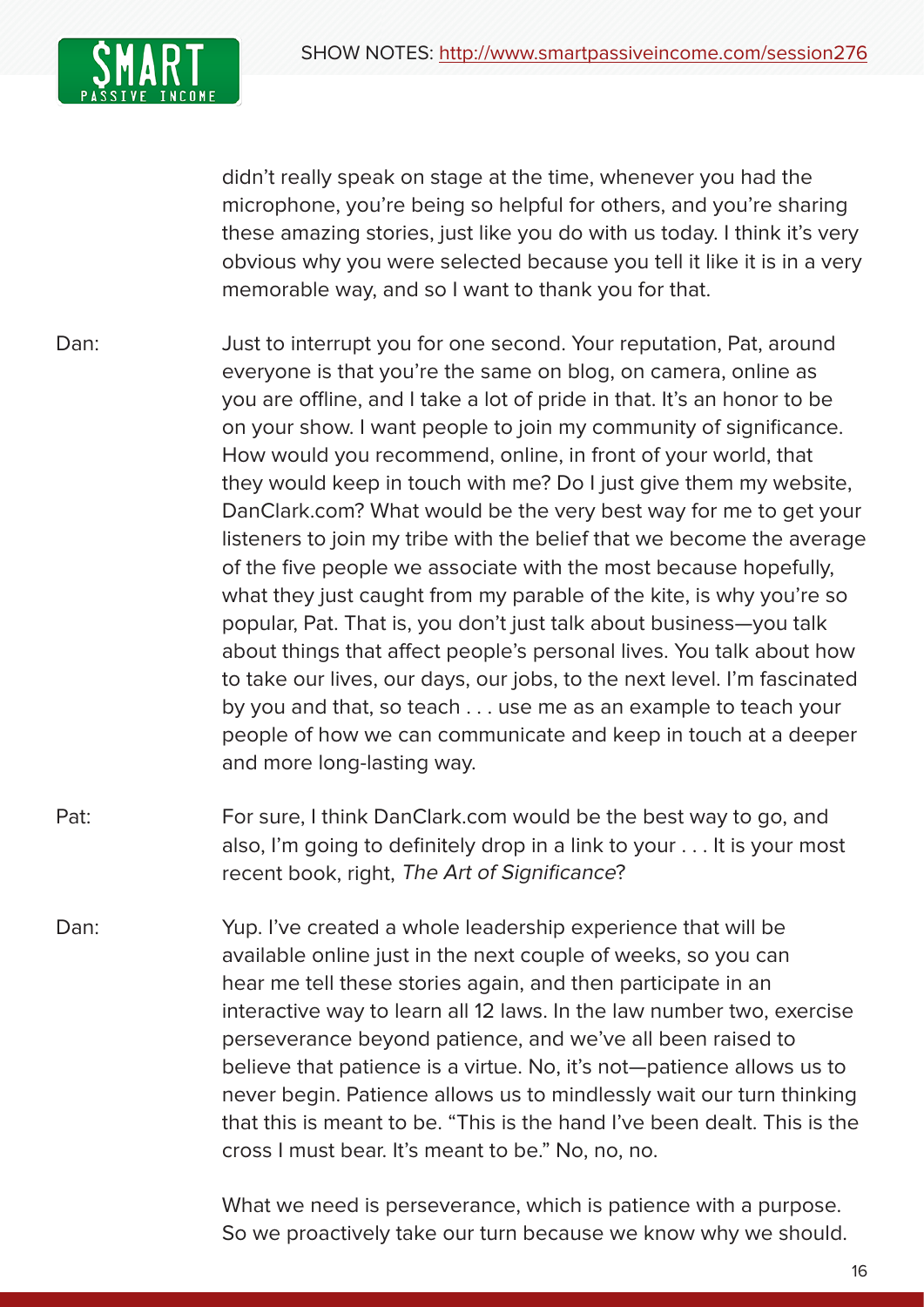

So the 12 laws really illuminate everything that we're about, and I guarantee that they go deeper than any other leadership or selfdevelopment program that anyone's ever subscribed to. I hope people will actually go on DanClark.com and click on "Receive free gifts and training," and let's get it rolling. Keep asking me. Ask me another question, man. I don't want this to end. I want to keep talking. I almost need to hop on a plane and fly to San Diego and say, "Come on, keep teaching me brother."

- Pat: I hope we can do that some time and hang out while we're here and maybe do it in front of an audience at some time. That would be a lot of fun. But always, make sure you go to DanClark.com. There's a blue button that says, "Receive free gifts and training from Dan." That's what Dan is talking about, so make sure you head over there. I got one more question for you, Dan, before we finish up, and that's related to all these amazing things that you've done in your life and the opportunities that came about in terms of how those were created. I mean, I'm just so inspired by everything that you've done and the impact that you're making and, literally, the significance that you're having on your family, on me, on other people in this world. That's definitely what I want to do when I'm your age, as well, and I have that kind of significance in the world.
- Dan: You almost said when you're old like me. I'm glad you stopped. I know, man.
- Pat: These opportunities have come your way from writing for *Chicken* Soup for the Soul, to writing this music, to going to space, playing football. Are there any laws that go along with like creating these opportunities or grasping on to them as they come your way? I feel like a lot of us might feel like, "We don't have any opportunities." How did you create your opportunities?
- Dan: You don't do it by staying inside and sitting at the computer. What we got to do is remember that we are social beings. Things happen for a reason, but it's our responsibility to determine what that reason is. People who sit around all day wondering if the glass is half empty or half full miss the point that it's refillable. Thinking positively or thinking negatively doesn't fill up the glass. The pouring does, and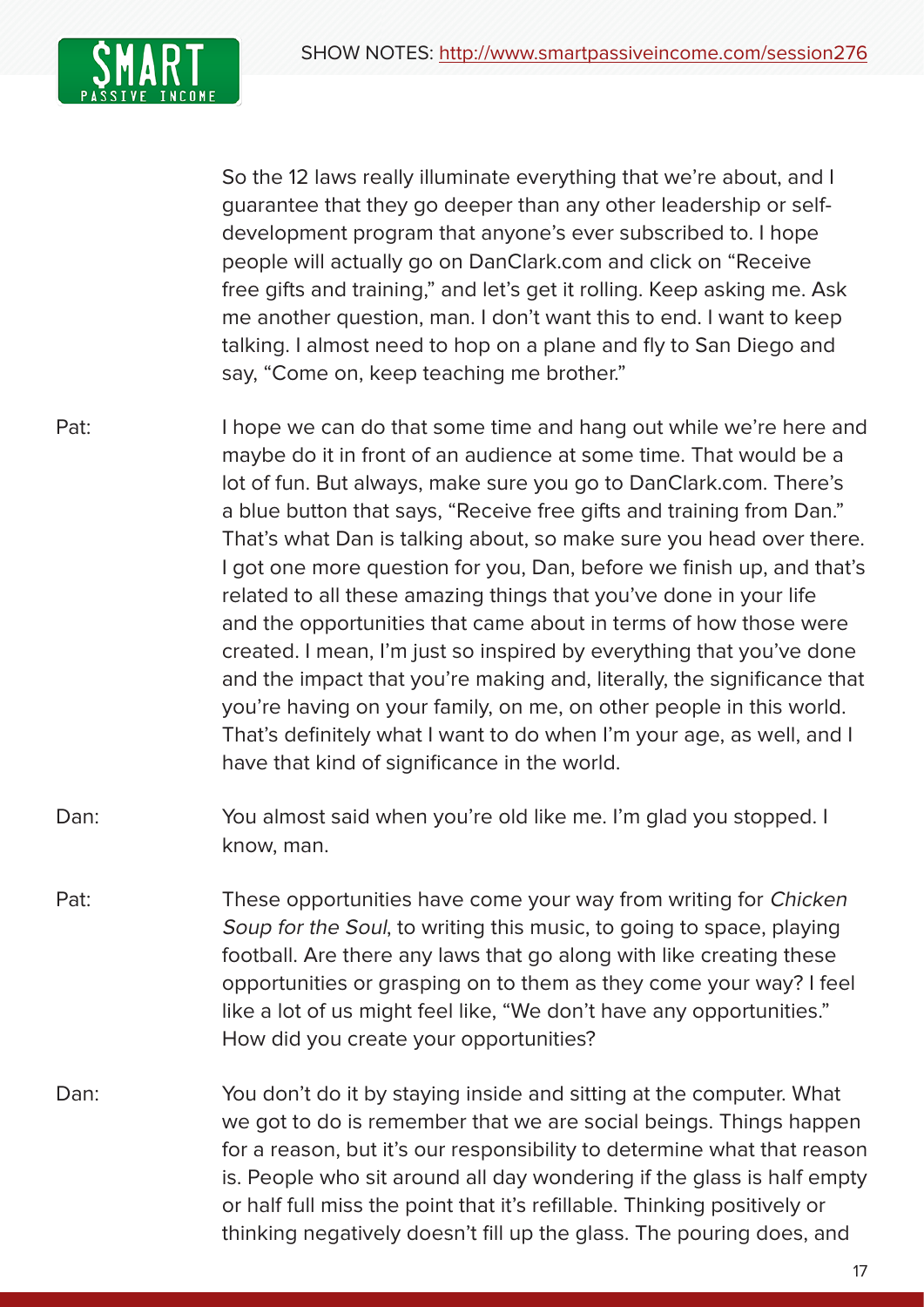

I love quotes. It's easier to act your way into positive thinking than it is to think your way into positive action. It's not the sugar that makes the tea sweet—it's the string, it's the process. What I would do is I would find out, wherever your listeners live, I would find out every single . . . there's got to be a list somewhere . . . every single charitable event that's being held. It could be a run 5k for breast cancer awareness. It could be for the diabetes association. It could be for arthritis. It could be for the humane society—we got to love our pets. It doesn't matter. Find out where these charitable events are being held. Find out what you can do. If you don't have any money to buy a table and get your friends and associates to go in on it with you, figure out a way to volunteer and participate so that you show up at these events, that you allow other people you showcase your talents, your character, your passion, your creativity, your imagination, your love of life, your love of service before self.

You get a chance to showcase those intangible qualities of success that make everybody leave us saying, "I like me best when I'm with you. I want to see you again." In my mind, the purpose of every relationship, personal and professional, is to have people leave us saying, "I like me best when I'm with you. I want to see you again." That's not too tough because when we serve others and look at life as a bank, and we understand that in the bank, we're in a credit union situation. You deposit, you deposit, you deposit. When it comes time to withdraw, you prove to yourself that wealth flows through you, not to you. You can get anything in this life that you want if you're willing to help other people get what they want.

 The equation is give, give, give, then ask. Give, give, give, then take. Give, give, give, then sell. Whatever the case may be. As we wind down our time, how about another quote? The definition of sales is the transference of trust, which means with the law of attraction we attract what we believe we deserve in personal relationships, in a job, in whatever. If you don't like what you're attracting, change what's attracting it by being more honest, trustworthy, so that people know that you're predictable. This is what you're going to be like. This is the honesty that you bring to every conversation.

Suddenly, when you make a commitment to go out into the public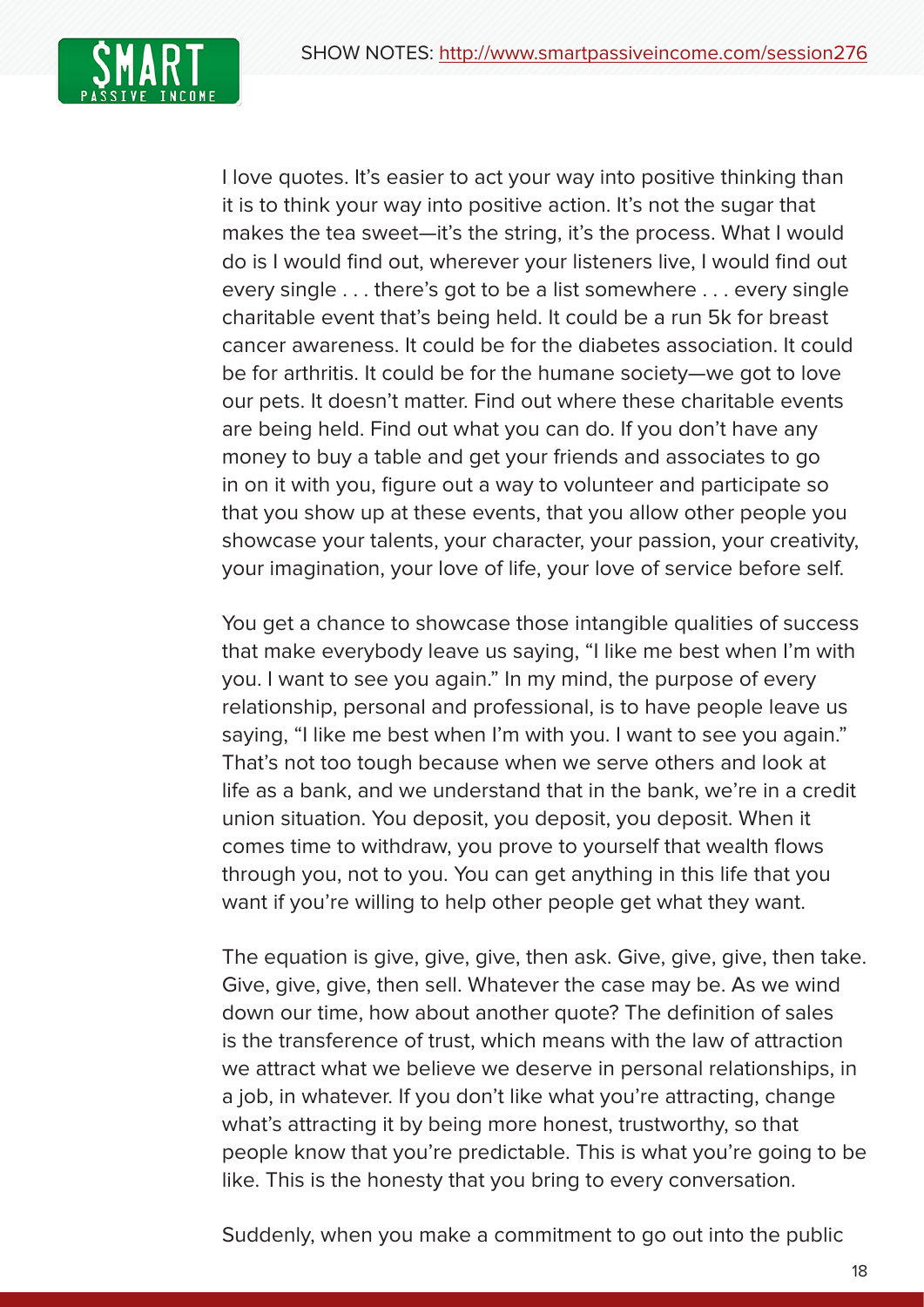

and get involved in service before self, I can guarantee . . . I will bet my house on this statement, brother . . . that if your listeners will just trust me, and they will start focusing in on others before they focus on themselves, they'll find ways to serve others. It will ignite in them a higher sense of awareness where their entrepreneurial dreams will come to fruition. They will naturally attract other people into their world who want to help them prove to themselves that wealth flows through you, not to you with the attitude that when the water lake goes up, all the boats rise together.

 Everything I've been able to accomplish is because of some network, and if you analyze the top sales companies in the world . . . and we're all in the sales business. Unless a sale takes place, there's no business. The people I've interviewed—and I've interviewed hundreds now—they will tell you, and they will tell me, that 95% of our very best and most loyal customers come from either a referral or a network of influence. We met them or someone that we trust trusts us enough to recommend to their person or their colleague or their co-worker that they should do business with you and me. The solution is to just get out and just become visible. Visibility, visibility, visibility through service before self, and amazing things will happen. It can't just be about you, and it can't just be about me. It has to be about us. It has to be about the world.

 We've almost gone full circle, Pat, because when I was in space, I cheered up. My space suit . . . You can click. You got a YouTube. I've got a 15-minute documentary video of my four and a half-hour soar to the edge of space, and you can see on my video. I took a camera inside the cockpit. You could see the curvature of the earth. I cheered up a few times where my space helmet foamed up and I'm like, "This isn't going well," because I was so overwhelmed by the reality that we're here for each other. That our country is so divided because of who we voted for for president of the United States. At some point, we've got to let go and get on with it. We're all Americans, and once we start having that attitude that we're here for each other, it's amazing how we start finding entrepreneurial ideas that will actually make us a fortune.

It's amazing how, when we find a niche and we fill that niche, we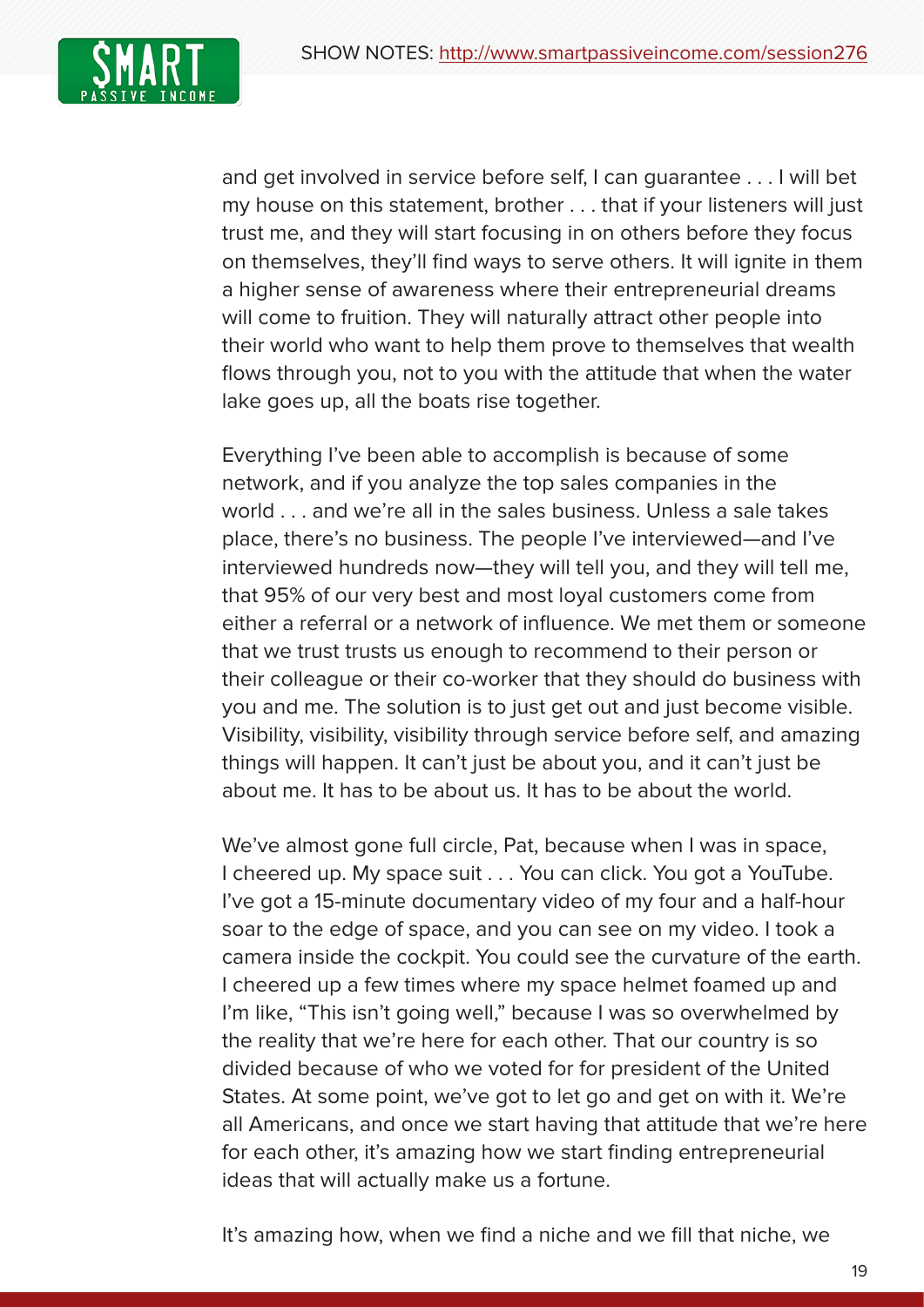

can find a huge amount of money which now gives us a right to give back, start our own charity, or at least get involved in other charitable organizations which perpetuates my theory. Service before self. Give, give, give, then take. Give, give, give, then sell. I hope I'm making sense, brother, because your friendship means so much to me. You've set such a great example for me and my family. I love you for that, brother. I'm sure your listeners are so loyal to you because of what you teach but more importantly how you live what you teach. Thanks for having me on, bro.

- Pat: Thank you, Dan. We appreciate you so much. Again, DanClark.com. Check out his stuff there. I mean, so much that we didn't even touch on that you've experienced. I can't wait till we talk about, Dan.
- Dan: I'll be back, man. Have me back. Come on, baby.
- Pat: We'll make it work for sure, Dan. Hey, thank you so much for your time, Dan. I appreciate you. Thank you for the inspiration, and I look forward to hearing how the people who were listening to this right now become inspired by you in the future. Thank you.
- Dan: Thanks, Pat, I appreciate you so much. You have a great day, and my best to your Jessica who set this up because I told her I was going to spend 30 minutes getting relays. I didn't do that, so it's never too late. You have a good day, brother.
- Pat: Jessica is amazing. Thank you, Dan. I appreciate you.

Dan: Thanks, man.

Pat: Alright, guys. I hope you enjoyed the interview with Dan Clark. Again, Dan, thank you so much for your time and your wisdom and your experience and sharing everything with us today. You can find Dan, once again, at DanClark.com. What's really cool is that he and I now have a friendship, and we had talked about . . . I mean, after we hit record, we talked about how we might get together, how we might get our families together, and he, I found out, is very much an amazing family man too. That's really inspiring to me too. That's why I really connect with people like Michael Hyatt, and now I have Dan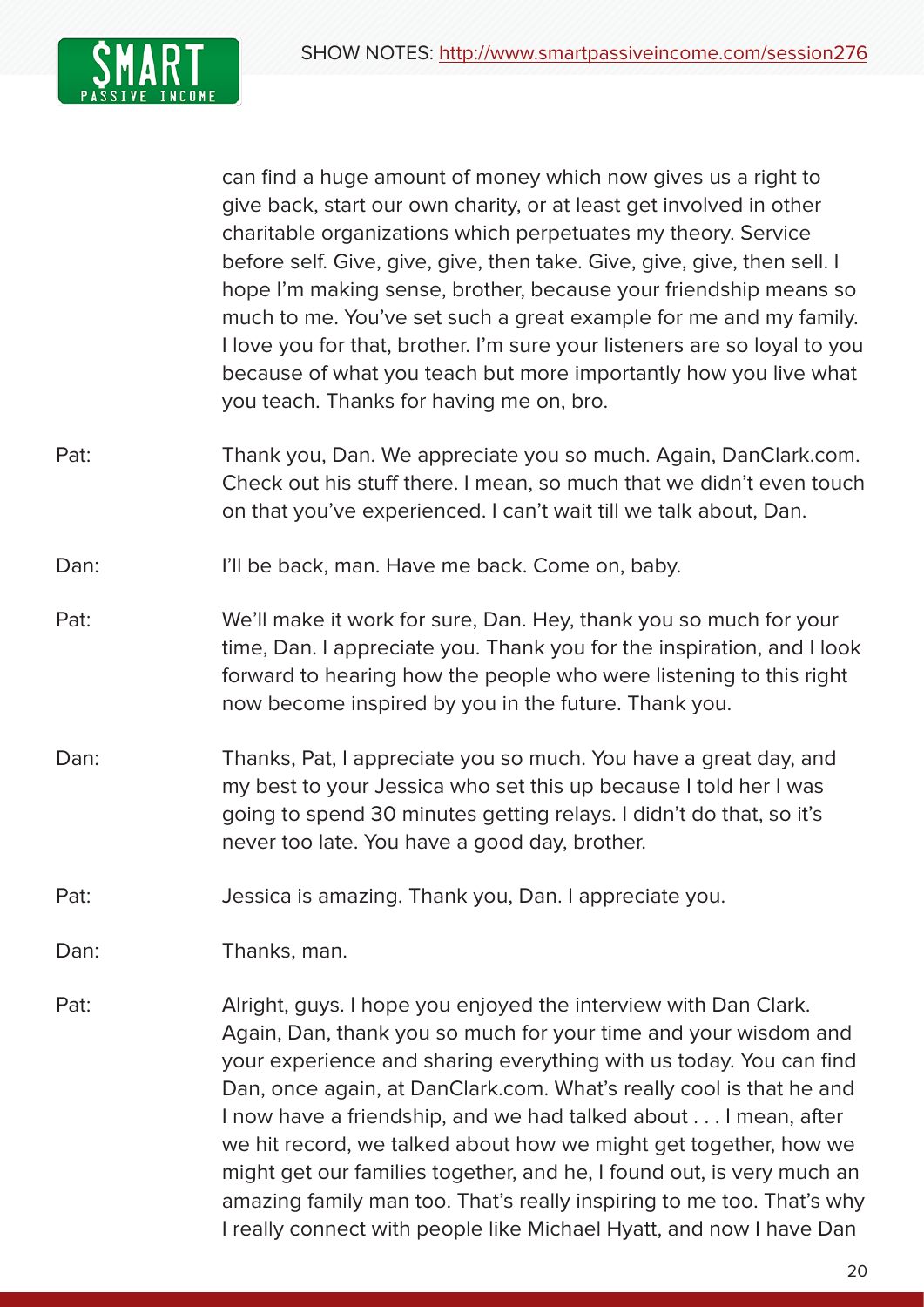

Clark to be there as an example as a good father figure throughout an amazing business career. That's what I want to emulate. Thank you, Dan. I appreciate you.

Guys, if you want to get the links in everything we mentioned in this episode, links to Dan's books and all those kinds of things, just head on over to smartpassiveincome.com/session276. Again, smartpassiveincome.com/session276. Again, I'm just super thankful that you've taken the time to listen in today. Let me know what you think at the comment section at the same link. And guys, I cannot wait to share with you what's coming up in August here in 2017. We got a lot of great—I'm looking at the editorial calendar now—we have a lot of great content coming your way, guys. We have some previous guests who are coming back to talk a little bit deeper about things that you guys were interested in. We also have some brand new guests on the show. We also have some students on the show. Not students who have taken my courses, but students who are going through their own battles in the business journey that they are in right now. I'm going to be coaching them through some processes, and you're going to be in there sitting in on those coaching calls, and it's going to be a lot of fun. I cannot wait to share those with you.

And until then, keep rocking it, guys. Hope you're enjoying your summer, and I'm super thankful for you, appreciate you. Take care. I'll see you in the next episode. Bye.

Announcer: Thanks for listening to the Smart Passive Income Podcast at www. smartpassiveincome.com.